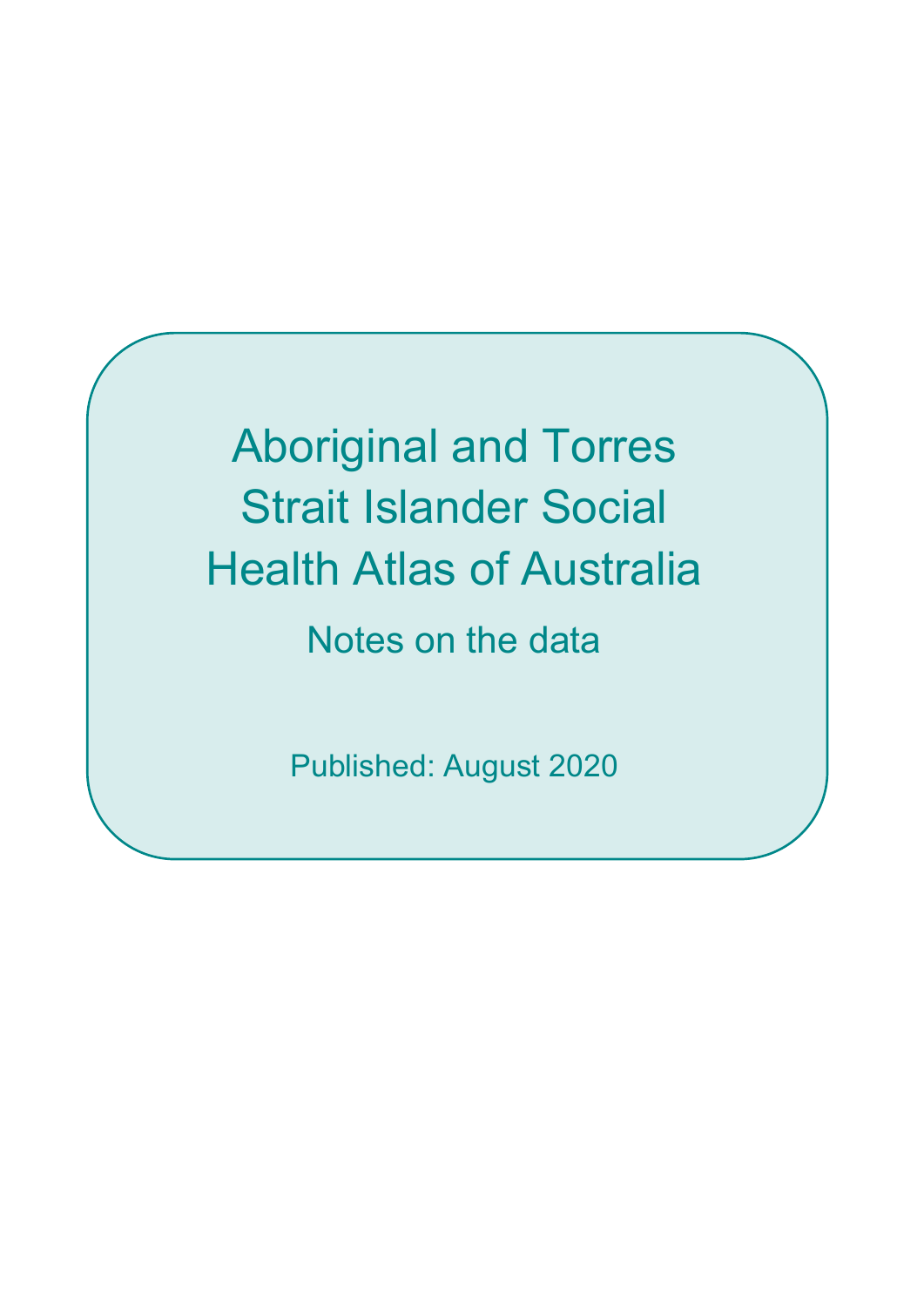*This page intentionally left*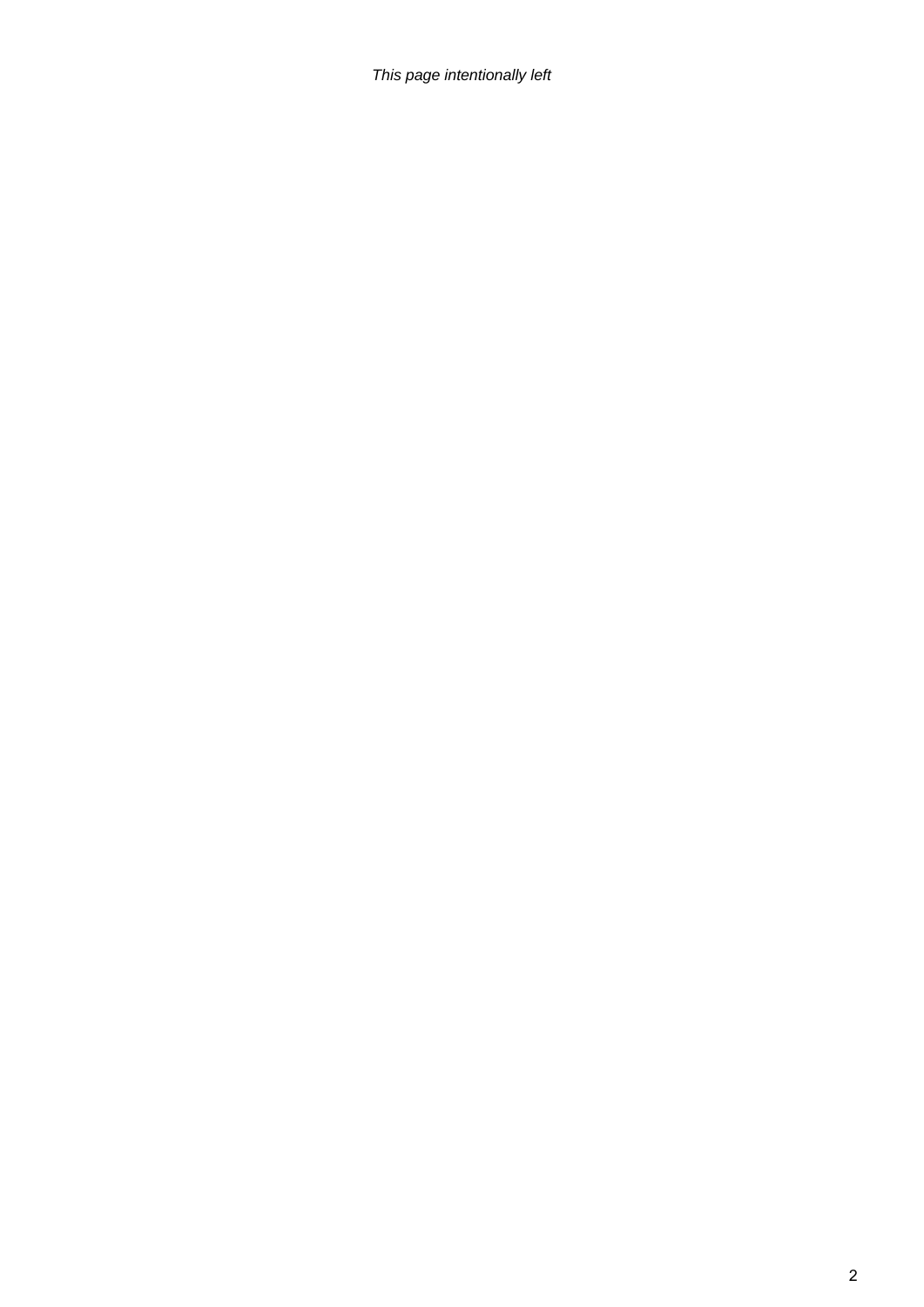|  |  | <b>Notes on the Data: Contents</b> |
|--|--|------------------------------------|
|  |  |                                    |

| Early childhood development: Australian Early Development Census indicators, 2018 7 |  |
|-------------------------------------------------------------------------------------|--|
|                                                                                     |  |
|                                                                                     |  |
|                                                                                     |  |
|                                                                                     |  |
|                                                                                     |  |
|                                                                                     |  |
|                                                                                     |  |
|                                                                                     |  |
|                                                                                     |  |
|                                                                                     |  |
|                                                                                     |  |
|                                                                                     |  |
|                                                                                     |  |
|                                                                                     |  |
|                                                                                     |  |
|                                                                                     |  |
|                                                                                     |  |
|                                                                                     |  |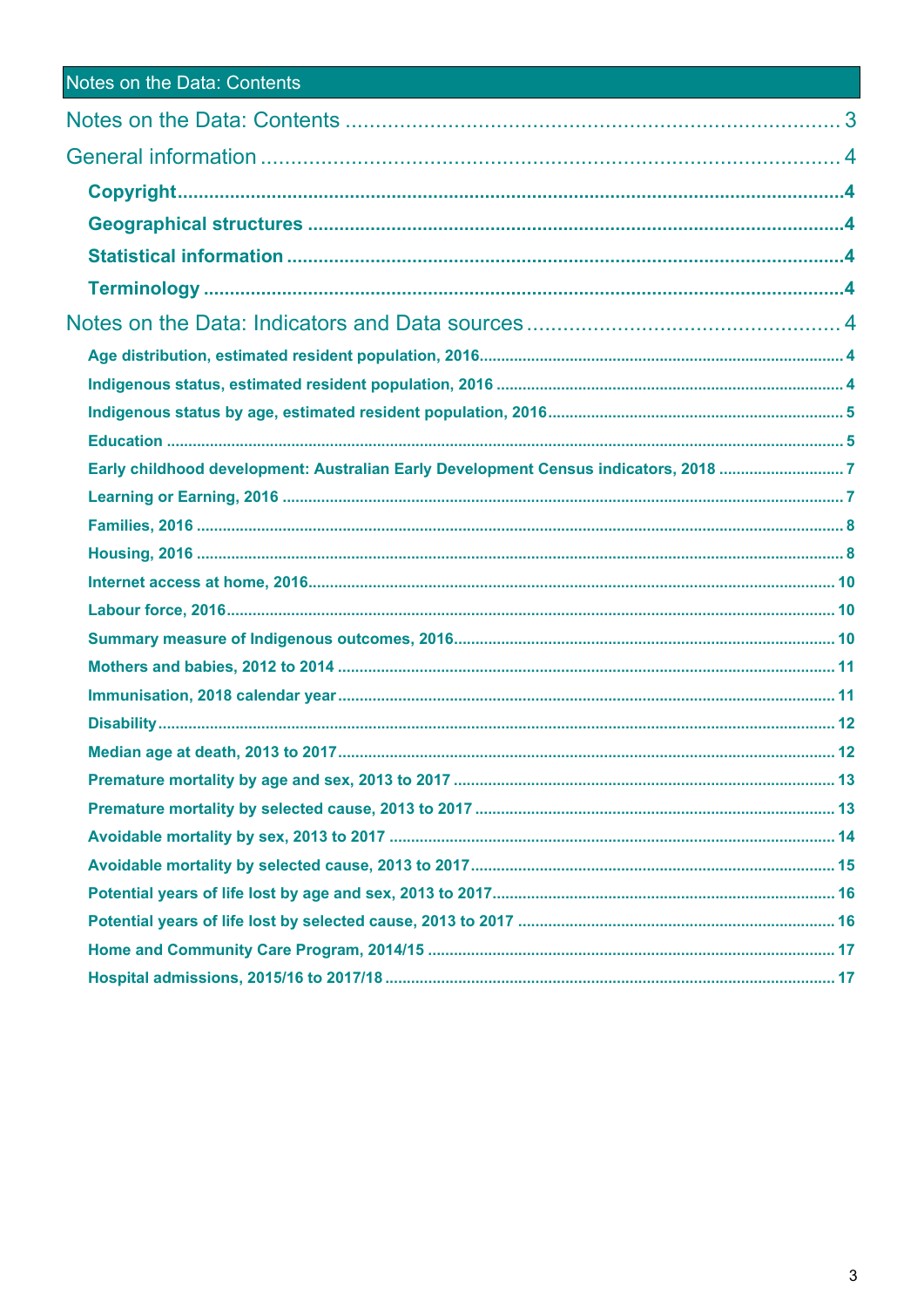### **Copyright**

PHIDU content is licensed under a Creative Commons Attribution-NonCommercial-ShareAlike 3.0 Australia licence. ෬෬෧

You may copy and distribute these data. However, you must attribute PHIDU as the copyright holder of the data in compliance with our **attribution and referencing policy**.

To view the full terms and conditions of this licence, refer to the **Creative Commons licence** information.

### **Geographical structures**

For information regarding the geographies available, refer to the **geographical structures** information.

### **Statistical information**

For information on the statistics presented, refer to the **statistical information** available from the PHIDU website.

### **Terminology**

'Aboriginal' and 'Indigenous Australians' refer to Aboriginal and Torres Strait Islander people.

### Notes on the Data: Indicators and Data sources

#### **Age distribution, estimated resident population, 2016**

‐ Aboriginal male/ female/ total population by 5 year groups: 0-4 years to 65+ years, estimated resident population, 2016

#### - *by IARE, PHN, Remoteness Areas*

*Indicator detail***:** The data presented are the age/ sex group total as a per cent of the total Aboriginal male/ female/ total population in each age/sex group.

There is a substantial difference between the Census counts of Aboriginal and Torres Strait Islander Australians and the estimated resident population (ERP), adjusted for net undercount as measured by the Post Enumeration Survey undertaken by the ABS (the ERP is 17.5% higher for Australia than the Census count). Given this difference, and as the ABS has not released Aboriginal ERP by age at the Indigenous Area level used in the Social Health Atlases, PHIDU has produced an estimated resident population at 2016. This is of particular importance for the calculation of rates of hospitalisation, mortality etc.

The ERP for June 2016 for Aboriginal populations is available from the ABS for Statistical Areas Level 2 (SA2, total population only): PHIDU concorded the SA2 populations to produce a 2016 ERP for each IARE (total population only). The ERP for 2016 is available by Indigenous Region (IREG), by 5-year age group. To produce estimated resident populations by age group for each IARE, PHIDU applied the proportional age distribution from the Census counts (usual resident population) in each IARE to the ERP total for the IARE.

**Source:** Developed by PHIDU, using the method as noted above

#### **Indigenous status, estimated resident population, 2016**

‐ Aboriginal population as a proportion of total population, estimated resident population, 2016 - *by IARE, PHN, Quintiles, Remoteness Areas* 

*Indicator detail***:** The data presented are the number of Aboriginal people as a proportion of the total Australian population.

There is a substantial difference between the Census counts of Aboriginal and Torres Strait Islander Australians and the estimated resident population (ERP), adjusted for net undercount as measured by the Post Enumeration Survey undertaken by the ABS (the ERP is 17.5% higher for Australia than the Census count). Given this difference, and as the ABS has not released Aboriginal ERP by age at the Indigenous Area level used in the Social Health Atlases, PHIDU has produced an estimated resident population at 2016. This is of particular importance for the calculation of rates of hospitalisation, mortality etc.

The ERP for June 2016 for Aboriginal populations is available from the ABS for Statistical Areas Level 2 (SA2, total population only): PHIDU concorded the SA2 populations to produce a 2016 ERP for each IARE (total population only). The ERP for 2016 is available by Indigenous Region (IREG), by 5-year age group. To produce estimated resident populations by age group for each IARE, PHIDU applied the proportional age distribution from the Census counts (usual resident population) in each IARE to the ERP total for the IARE.

**Source:** Developed by PHIDU, using the method as noted above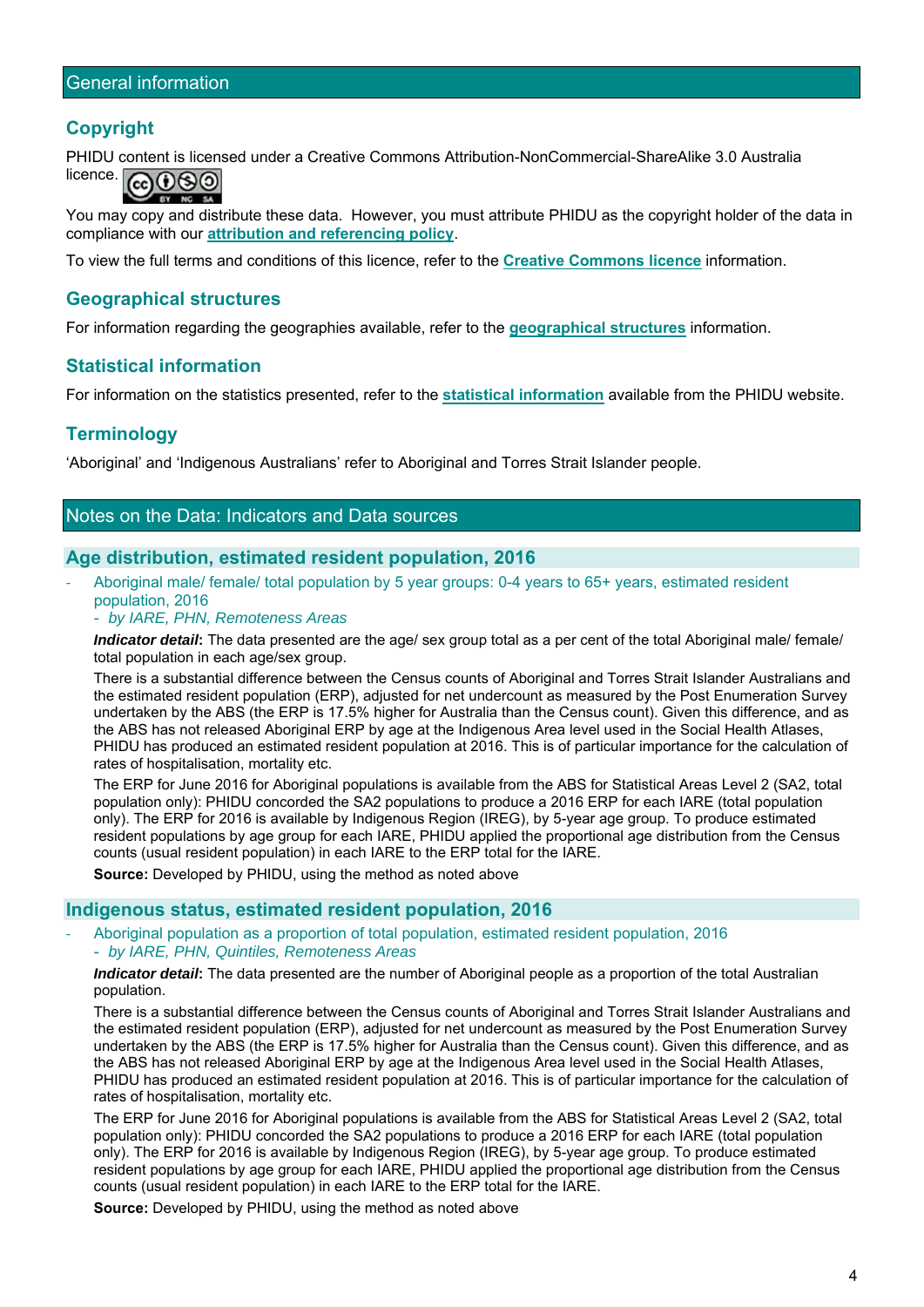### **Indigenous status by age, estimated resident population, 2016**

- ‐ Aboriginal population as a proportion of total population by 5-year groups: 0-4 years to 65+ years, estimated resident population, 2016
	- *by IARE, PHN, Quintiles, Remoteness Areas*

*Indicator detail***:** The data presented are the number of Aboriginal people in each 5-year age group as a proportion of the total Australian population.

There is a substantial difference between the Census counts of Aboriginal and Torres Strait Islander Australians and the estimated resident population (ERP), adjusted for net undercount as measured by the Post Enumeration Survey undertaken by the ABS (the ERP is 17.5% higher for Australia than the Census count). Given this difference, and as the ABS has not released Aboriginal ERP by age at the Indigenous Area level used in the Social Health Atlases, PHIDU has produced an estimated resident population at 2016. This is of particular importance for the calculation of rates of hospitalisation, mortality etc.

The ERP for June 2016 for Aboriginal populations is available from the ABS for Statistical Areas Level 2 (SA2, total population only): PHIDU concorded the SA2 populations to produce a 2016 ERP for each IARE (total population only). The ERP for 2016 is available by Indigenous Region (IREG), by 5-year age group. To produce estimated resident populations by age group for each IARE, PHIDU applied the proportional age distribution from the Census counts (usual resident population) in each IARE to the ERP total for the IARE.

**Source:** Developed by PHIDU, using the method as noted above

### **Education**

‐ Aboriginal children aged four or five years enrolled in and attending a preschool program in Australia in 2018 - *by IARE, PHN, Quintiles, Remoteness Areas* 

*Indicator detail***:** The data are presented are the number of Aboriginal children aged four or five years enrolled in and attending a preschool program as a proportion of the estimated resident population (ERP) of Aboriginal children at those ages in 2018.

Note that the choice of the choice of the ERP (the sum of four and five year old children) as the denominator does not replicate the results published by the ABS for Aboriginal children, although the different is small (ABS: 85% at age four and 19% at age five; PHIDU (using ERP): 81% at age four and 17% at age five). This occurs because the ABS have used a **calculation** (which we cannot replicate at the IARE level), to produce a denominator that reflects the different ages across the states and territories at which children are enrolled in preschool. Had we published the data separately for four and five year old children, a majority of IAREs would have had over 100% of the four year old cohort as enrolled in and attending a preschool program; and for the five year old cohort the data for a majority of IAREs would have been suppressed, due to small numbers.

There are, however, a number of areas with percentages in excess of 100%. This is a result of the quality of the data, in particular the ERP of Aboriginal people at the IARE level.

In addition, it should be noted that in 2018, there were some 7,000 Aboriginal children aged three or six enrolled in and attending a preschool program.

**Source:** Compiled by PHIDU based on the ABS Preschool Education, Australia, 2018; data extracted from Survey TableBuilder.

#### ‐ Aboriginal early school leavers who left school at Year 10 or below, or did not go to school, 2016 - *by IARE, PHN, Quintiles, Remoteness Areas*

*Indicator detail*: The data are presented as an age-standardised rate, to adiust for the changing rates of educational opportunity and participation faced by subsequent generations of the population.

The data presented are the number of Aboriginal persons who left school at Year 10 or below, or did not go to school as a proportion of all Aboriginal people aged 16 years and over.

Note that the extent to which those who have left school at this age to enter the labour force is not accounted for in these data. In addition. the numerator excludes the 9.5% of the population aged 15 years and over whose highest year of school was not stated: however, these records are included in the denominator.

**Source:** Compiled by PHIDU based on the ABS Census of Population and Housing, August 2016.

‐ Aboriginal full-time participation in secondary school education at age 16, 2016 - *by IARE, PHN, Quintiles, Remoteness Areas* 

*Indicator detail***:** As data covering all sectors (government, non-government, Catholic and independent) are not available at the small area level from State and Territory education authorities, the data used in this analysis are from the 2016 Australian Bureau of Statistics (ABS) Population Census. As such, they are not official estimates of participation at age 16 in full-time secondary education. However, they are useful in showing the extent of variations between areas, by socioeconomic status and by remoteness.

The data presented are the number of Aboriginal young people aged 16 years in full-time secondary school education, as a proportion of all Aboriginal people 16 years of age.

Secondary school is either Government, Catholic or other non-Government schools.

Note that percentages may be more than 100% due to the ABS' randomisation of both the numerator and denominator for confidentiality purposes.

**Source:** Compiled by PHIDU based on the ABS Census of Population and Housing, August 2016.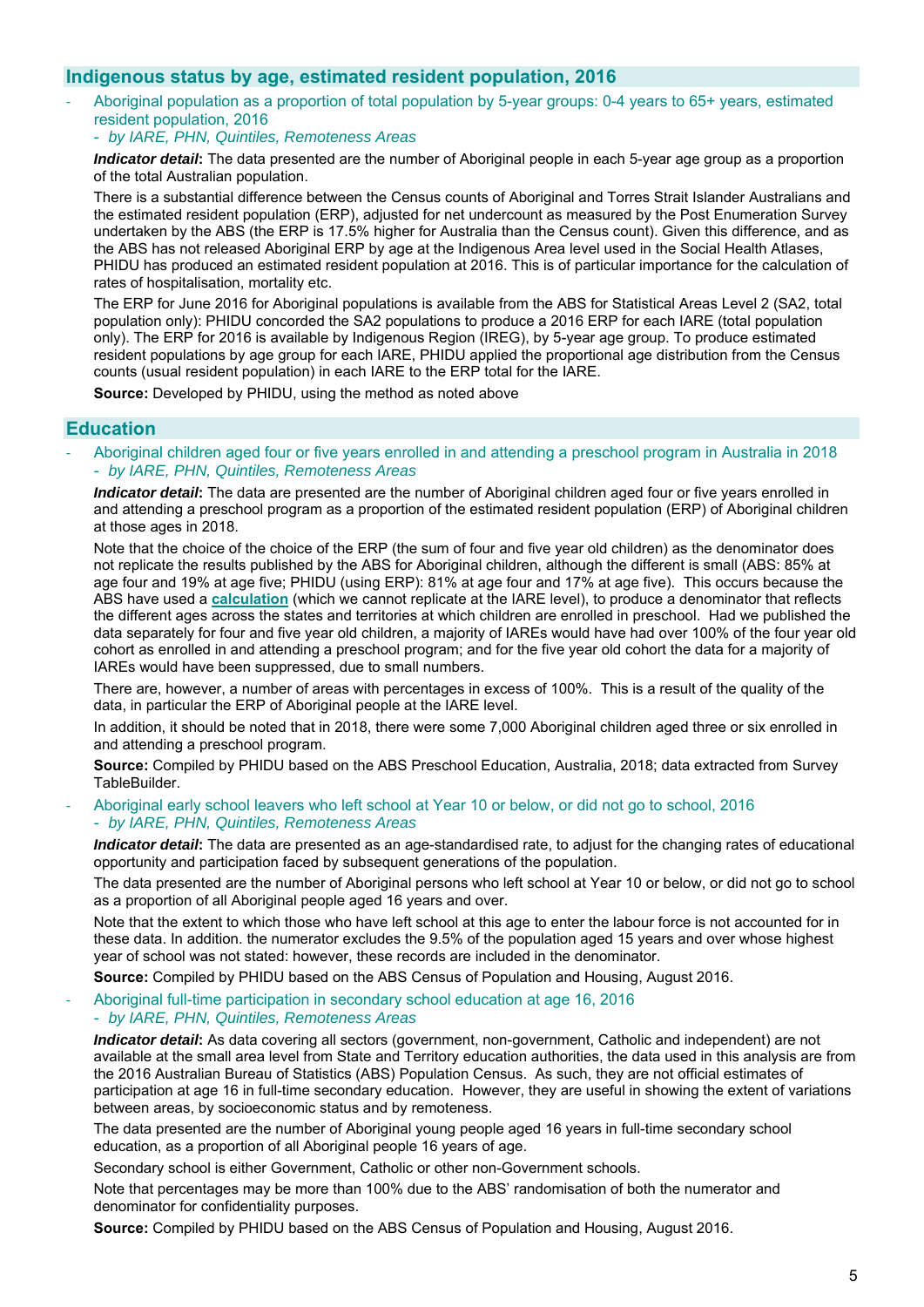#### ‐ Aboriginal participation in vocational education and training, 2017

- *by IARE, PHN, Quintiles, Remoteness Areas* 

#### *Indicator detail***:**

#### **Inclusions**

Vocational education and training (VET) data includes all VET activity delivered in Australia to Australian residents by government providers (TAFE institutes, Universities and other government providers), community education providers, enterprise providers, private training providers and schools.

Note that student counts may be inflated as it is possible for students to attend multiple training providers within one collection period.

**Source:** Compiled by PHIDU based on data from the National Centre for Vocational Education Research Ltd., 2017; and the Aboriginal estimated resident population as at 30 June 2016, developed by PHIDU based on the ABS Estimates of Aboriginal and Torres Strait Islander Australians, June 2016.

‐ Load Pass Rate of vocational education and training subjects for Aboriginal students, 2017 - *by IARE, PHN, Quintiles, Remoteness Areas* 

#### *Indicator detail***:**

#### **Inclusions**

Vocational education and training (VET) data includes all VET activity delivered in Australia to Australian residents by government providers (TAFE institutes, Universities and other government providers), community education providers, enterprise providers, private training providers and schools.

#### **Definitions**

#### Funding source

Vet activity is reported as government-funded if the activity received Commonwealth and state funding, and privately funded if domestic fee-for-service. Funding source is attributed irrespective of VET provider.

#### Load Pass Rate

The load pass rate (LPR) is the ratio of hours, or full-year training equivalents (FYTEs), attributed to students who gain competencies/passed assessment in an assessable module or unit of competency to all students who were assessed and either passed, failed or withdrew. The calculation is based on the annual hours (or FYTEs) for each assessable module or unit of competency and includes competencies achieved/units passed through recognition of prior learning (RPL).

The calculation for LPR is as follows:

Competency achieved passed + RPL granted, as a proportion of

Competency achieved passed + Competency not achieved failed + Withdrawn discontinued + RPL granted. **Source:** Compiled by PHIDU based on data from the National Centre for Vocational Education Research Ltd., 2017.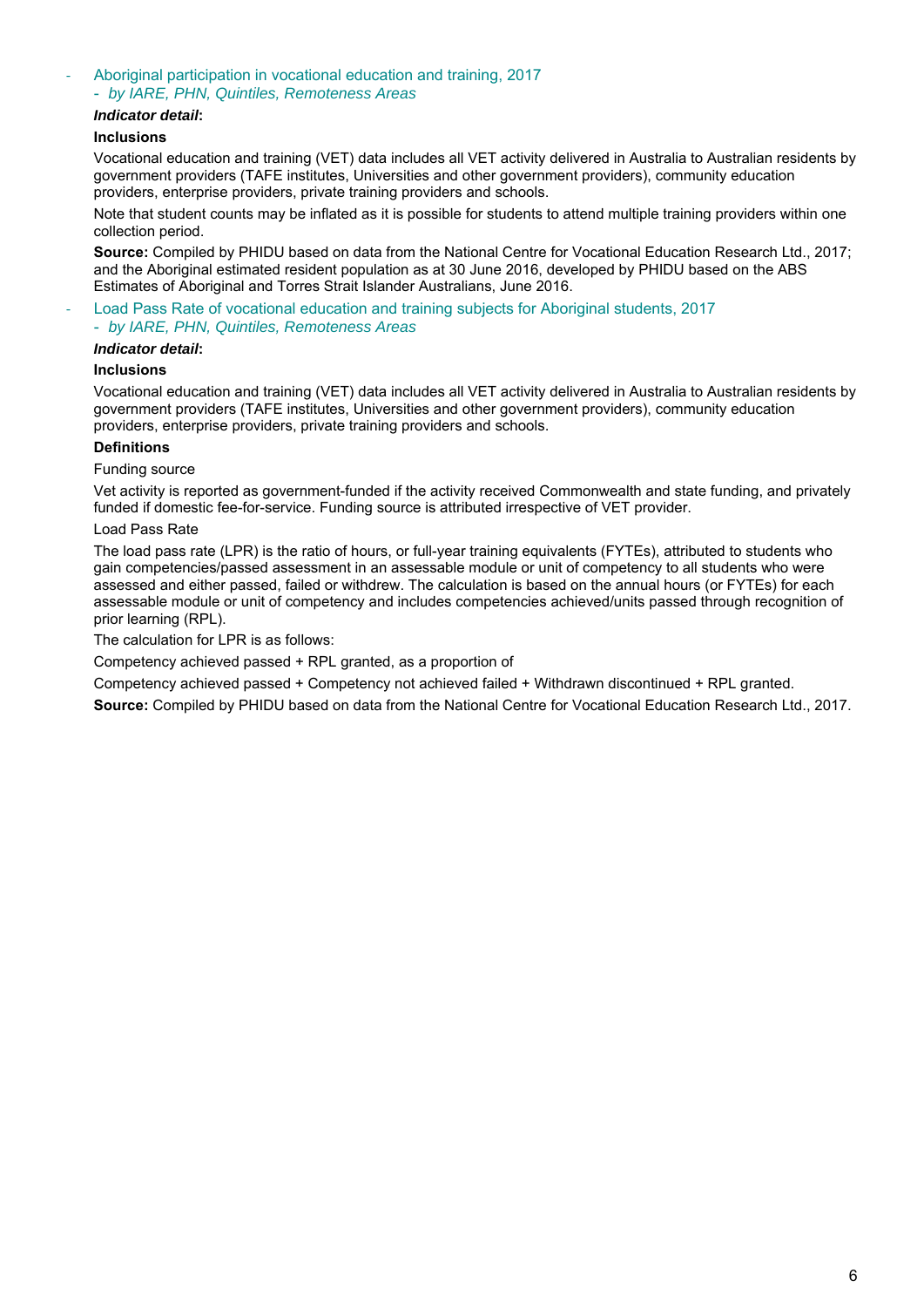### **Early childhood development: Australian Early Development Census indicators, 2018**

- ‐ Aboriginal children assessed as developmentally vulnerable on one or more domains, 2018
	- *by IARE*
- ‐ Aboriginal children assessed as developmentally vulnerable on two or more domains, 2018 - *by IARE*
- ‐ Aboriginal children assessed as developmentally vulnerable/ at risk/ on track in the physical health and wellbeing domain, 2018
	- *by IARE*
- ‐ Aboriginal children assessed as developmentally vulnerable/ at risk/ on track in the social competence domain, 2018
	- *by IARE*
- ‐ Aboriginal children assessed as developmentally vulnerable/ at risk/ on track in the emotional maturity domain, 2018
	- *by IARE*
- ‐ Aboriginal children assessed as developmentally vulnerable/ at risk/ on track in the language and cognitive (school-based) domain, 2018

- *by IARE* 

‐ Aboriginal children assessed as developmentally vulnerable/ at risk/ on track in the communication skills and general knowledge domain, 2018

- *by IARE* 

*Indicator detail:* The AEDC results report on the number of children scoring in the following percentile ranges: 0 to 10th percentile (developmentally vulnerable), 11th to 25th percentile (developmentally at risk) and above the 25th percentile (developmentally on track).

The PHIDU data is presented for children who were:

- ‐ Developmentally vulnerable (0 to 10th percentile) on one or more domains
- ‐ Developmentally vulnerable (0 to 10th percentile) on two or more domains

and who were assessed as being developmentally vulnerable (0 to 10th percentile), at risk (11th to 25th percentile), and on track (above the 25th percentile) in the following domains:

- ‐ Physical health and wellbeing domain
- ‐ Social competence domain
- ‐ Emotional maturity domain
- ‐ Language and cognitive skills (school-based) domain
- ‐ Communication skills and general knowledge domain

The following suppression rules have been applied to the data to preserve confidentiality:

AEDC data are not reported for locations in which three or fewer children had been assessed;

Suppression of AEDC data also occurs when one or more of the following have not been met:

- ‐ less than fifteen children had valid AEDC scores;
- ‐ less than two teachers had completed the AEDC instrument for children in that location;
- ‐ the AEDC instrument was completed for less than 80% of all non special needs children; or
- ‐ the number of vulnerable or at risk children represented at least 90% of valid AEDC scores.

Additional minor suppressions have occurred where necessary to preserve confidentiality of related suppressed cells (consequential suppression).

Note: The data supplied for Boulia - Diamantina - Winton and Carpentaria - Burke - Mornington were grouped communities, as were the raw data for Canberra – South and Stromlo - Namadgi. The data presented here are of these grouped communities.

**Source:** Compiled by PHIDU based on data from the 2018 Australian Early Development Censuses, provided by the Australian Government Department of Education and Training.

### **Learning or Earning, 2016**

‐ Aboriginal people 15 to 24 years engaged in school, work or further education/training, 2016 - *by IARE, PHN, Quintiles, Remoteness Areas* 

*Indicator detail***:** The data presented are of Aboriginal people aged 15 to 24 years engaged in school, work or further education/training, as a proportion of all Aboriginal people aged 15 to 24 years.

**Source:** Compiled by PHIDU based on the ABS Census of Population and Housing, August 2016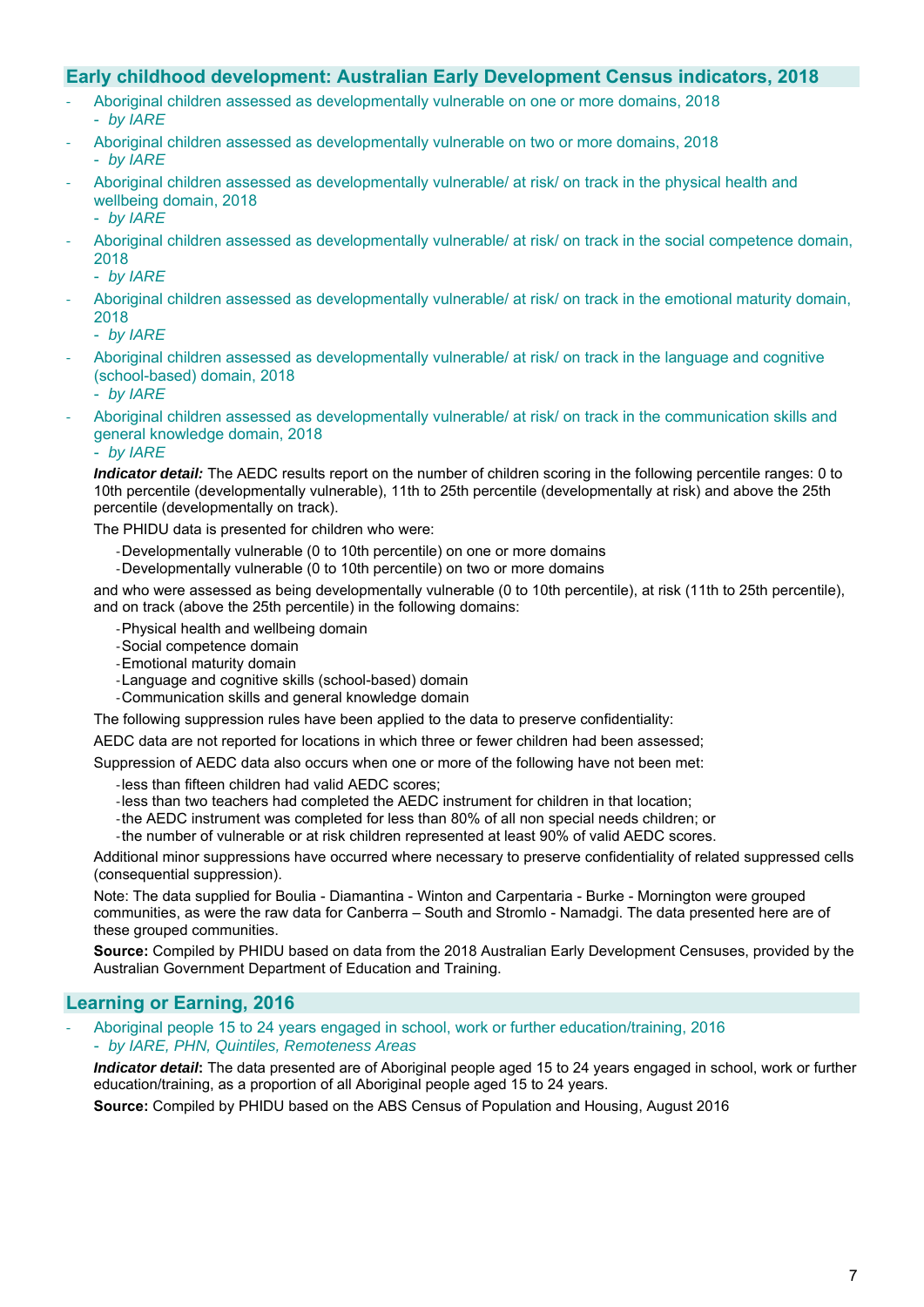### **Families, 2016**

‐ Aboriginal single parent families with children aged less than 15 years, 2016 - *by IARE, PHN, Quintiles, Remoteness Areas* 

*Indicator detail***:** The data presented are one parent families with children under 15 years where at least one family member at home on Census night was an Aboriginal or Torres Strait Islander person (may include families with dependent students and non-dependents), as a proportion of all Aboriginal families with children under 15 years.

**Source:** Compiled by PHIDU based on the ABS Census of Population and Housing, August 2016

‐ Aboriginal low income families, 2016 - *by IARE, PHN, Quintiles, Remoteness Areas* 

*Indicator detail***:** The data presented are families with at least one Aboriginal person counted at home on Census night and with an income under \$26,000 p.a, as a proportion of all Aboriginal families.

- **Source:** Compiled by PHIDU based on the ABS Census of Population and Housing, August 2016
- ‐ Aboriginal jobless families with children aged less than 15 years, 2011 - *by IARE, PHN, Quintiles, Remoteness Areas*

*Indicator detail***:** The data presented are families with at least one Aboriginal person counted at home on Census night and either couple families with children under 15 years in which two persons whose relationship in the household was "husband, wife or partners (including same-sex partners)" reported their labour force status as "unemployed" or "not in the labour force"; or in which the lone parent in the family reported their labour force status as "unemployed" or "not in the labour force".

**Source:** Compiled by PHIDU based on the ABS Census 2011 data.

‐ Children aged less than 15 years in Aboriginal jobless families, 2011 - *by IARE, PHN, Quintiles, Remoteness Areas* 

*Indicator detail***:** The data presented are children aged less than 15 years in families with at least one Aboriginal person counted at home on Census night and either couple families with children under 15 years in which two persons whose relationship in the household was "husband, wife or partners (including same-sex partners)" reported their labour force status as "unemployed" or "not in the labour force"; or in which the lone parent in the family reported their labour force status as "unemployed" or "not in the labour force".

**Source:** Compiled by PHIDU based on the ABS Census 2011 data.

### **Housing, 2016**

‐ Private dwellings rented by Aboriginal households from the government housing authority, 2016 - *by IARE, PHN, Quintiles, Remoteness Areas* 

*Indicator detail***:** A private dwelling can be a house, flat or even a room. It can also be a caravan, houseboat, tent, or a house attached to an office, or rooms above a shop.

An Aboriginal household is any household where at least one usual resident at home on Census night was an Aboriginal or Torres Strait Islander person.

The data presented are of private dwellings rented by Aboriginal households from the government housing authority, as a proportion of all private dwellings with Aboriginal households.

**Source:** Compiled by PHIDU based on the ABS Census of Population and Housing, August 2016

‐ Private dwellings rented by Aboriginal households from a housing co-operative, community or church group, 2016

#### - *by IARE, PHN, Quintiles, Remoteness Areas*

*Indicator detail***:** A private dwelling can be a house, flat or even a room. It can also be a caravan, houseboat, tent, or a house attached to an office, or rooms above a shop.

An Aboriginal household is any household where at least one usual resident at home on Census night was an Aboriginal or Torres Strait Islander person.

The data presented are of private dwellings rented by Aboriginal households from a housing co-operative, community or church group, as a proportion of all private dwellings with Aboriginal households.

**Source:** Compiled by PHIDU based on the ABS Census of Population and Housing, August 2016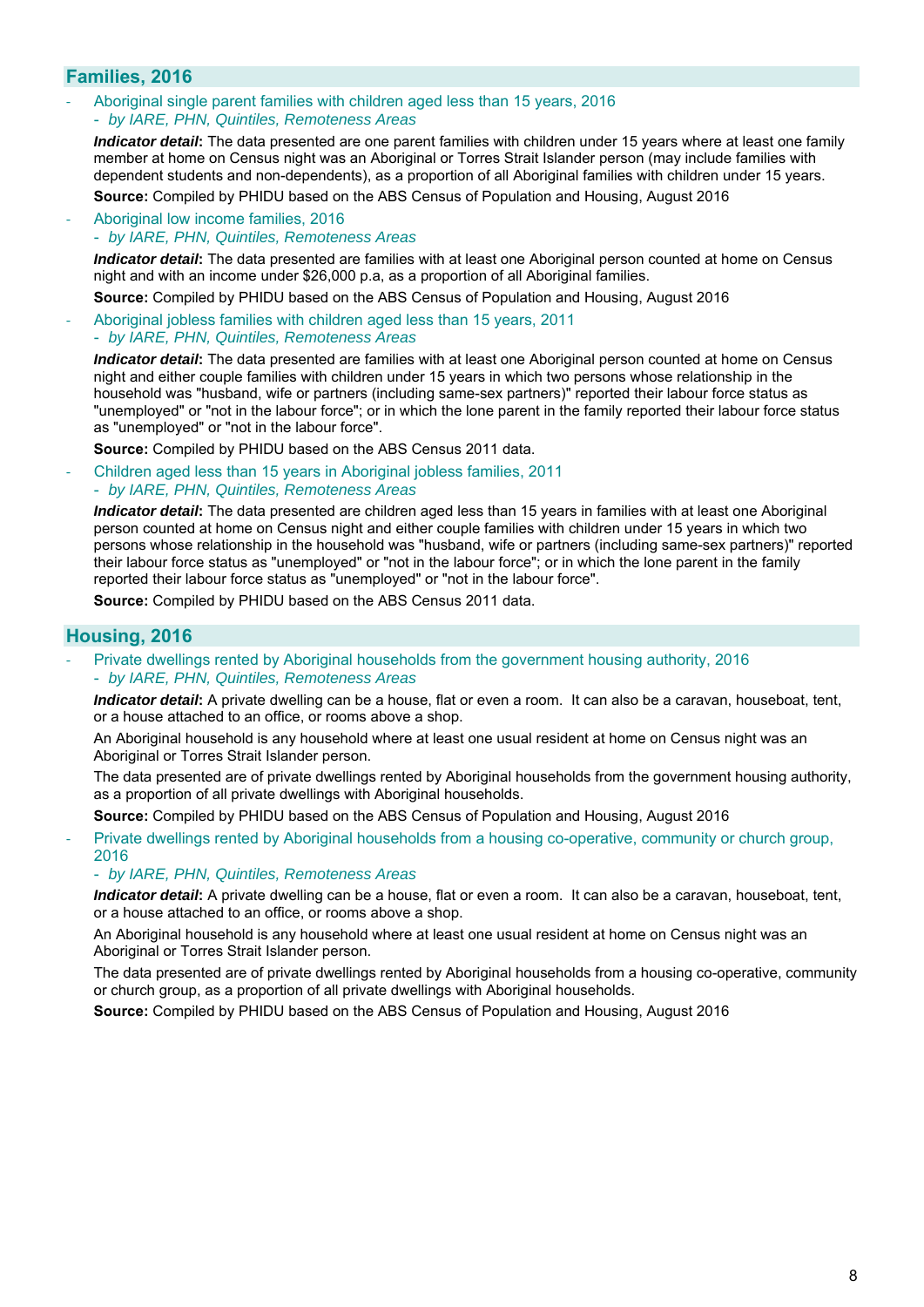### Aboriginal persons living in rented social housing dwellings, 2016 *– by IARE, PHN*, *Quintiles, Remoteness Areas*

*Indicator detail:* Social housing is defined as occupied private dwellings rented from the government housing authority, a housing co-operative, community or a church group. The data include households in private dwellings only. A private dwelling can be a house, flat or even a room. It can also be a caravan, houseboat, tent or a house attached to an office or rooms above a shop.

The data presented are of Aboriginal persons living in rented social housing dwellings (counting persons), as a proportion of total Aboriginal persons living in private dwellings.

**Source:** Compiled by PHIDU based on the ABS Census of Population and Housing, August 2016.

 Aboriginal persons living in privately rented dwellings, 2016 *– by IARE, PHN, Quintiles, Remoteness Areas* 

*Indicator detail:* Privately rented is made up of private dwellings rented from a real estate agent, person not in the same household, other landlord type and landlord type not stated. The data include households in private dwellings only.

The data presented are of Aboriginal persons living in privately rented dwellings (counting persons), as a proportion of total Aboriginal persons living in private dwellings.

**Source:** Compiled by PHIDU based on the ABS Census of Population and Housing, August 2016

#### Social housing (rented) dwellings with Aboriginal households, 2016 *– by IARE, PHN, Quintiles, Remoteness Areas*

*Indicator detail:* Social housing is defined as occupied private dwellings rented from the government housing authority, a housing co-operative, community or a church group. The data include households in private dwellings only. A private dwelling can be a house, flat or even a room. It can also be a caravan, houseboat, tent or a house attached to an office or rooms above a shop.

The data presented are of social housing rented dwellings with Aboriginal households (counting dwellings), as a proportion of total occupied private dwellings with Aboriginal households.

**Source:** Compiled by PHIDU based on the ABS Census of Population and Housing, August 2016.

#### Privately rented dwellings with Aboriginal households, 2016 *– by IARE, PHN, Quintiles, Remoteness Areas*

*Indicator detail:* Privately rented is made up of private dwellings rented from a real estate agent, person not in the same household, other landlord type and landlord type not stated. The data include households in private dwellings only.

The data presented are of privately rented dwellings with Aboriginal households (counting dwellings), as a proportion of total occupied private dwellings with Aboriginal households.

**Source:** Compiled by PHIDU based on the ABS Census of Population and Housing, August 2016.

#### ‐ Housing suitability, 2016

#### - *by IARE, PHN, Quintiles, Remoteness Areas*

*Indicator detail:* The criteria used to derive the variable are based on the Canadian National Occupancy Standard for housing appropriateness and are sensitive to both household size and composition. The measure assesses the bedroom requirements of a household by specifying that:

- there should be no more than two persons per bedroom
- children less than five years of age of different sexes may reasonably share a bedroom
- children less than 18 years of age and of the same sex may reasonably share a bedroom
- single household members 18 years and over should have a separate bedroom, as should parents or couples and
- a lone person household may reasonably occupy a bed-sitter.

A private dwelling can be a house, flat or even a room. It can also be a caravan, houseboat, tent, or a house attached to an office, or rooms above a shop.

An Aboriginal household is any household where at least one usual resident was an Aboriginal or Torres Strait Islander person.

The data presented are of dwellings rented by Aboriginal households requiring extra bedrooms, as a proportion of all private dwellings with Aboriginal households.

**Source:** Compiled by PHIDU based on the ABS Census of Population and Housing, August 2016

#### ‐ Aboriginal persons living in crowded dwellings, 2016 *– by IARE, PHN, Quintiles, Remoteness Areas*

**Indicator detail:** Aboriginal persons living in dwellings assessed as crowded according to the Canadian National Occupancy Standard. The measure assesses the bedroom requirements of a household, accounting for both household size and composition, specifying that:

- there should be no more than two persons per bedroom
- children less than five years of age of different sexes may reasonably share a bedroom
- children less than 18 years of age and of the same sex may reasonably share a bedroom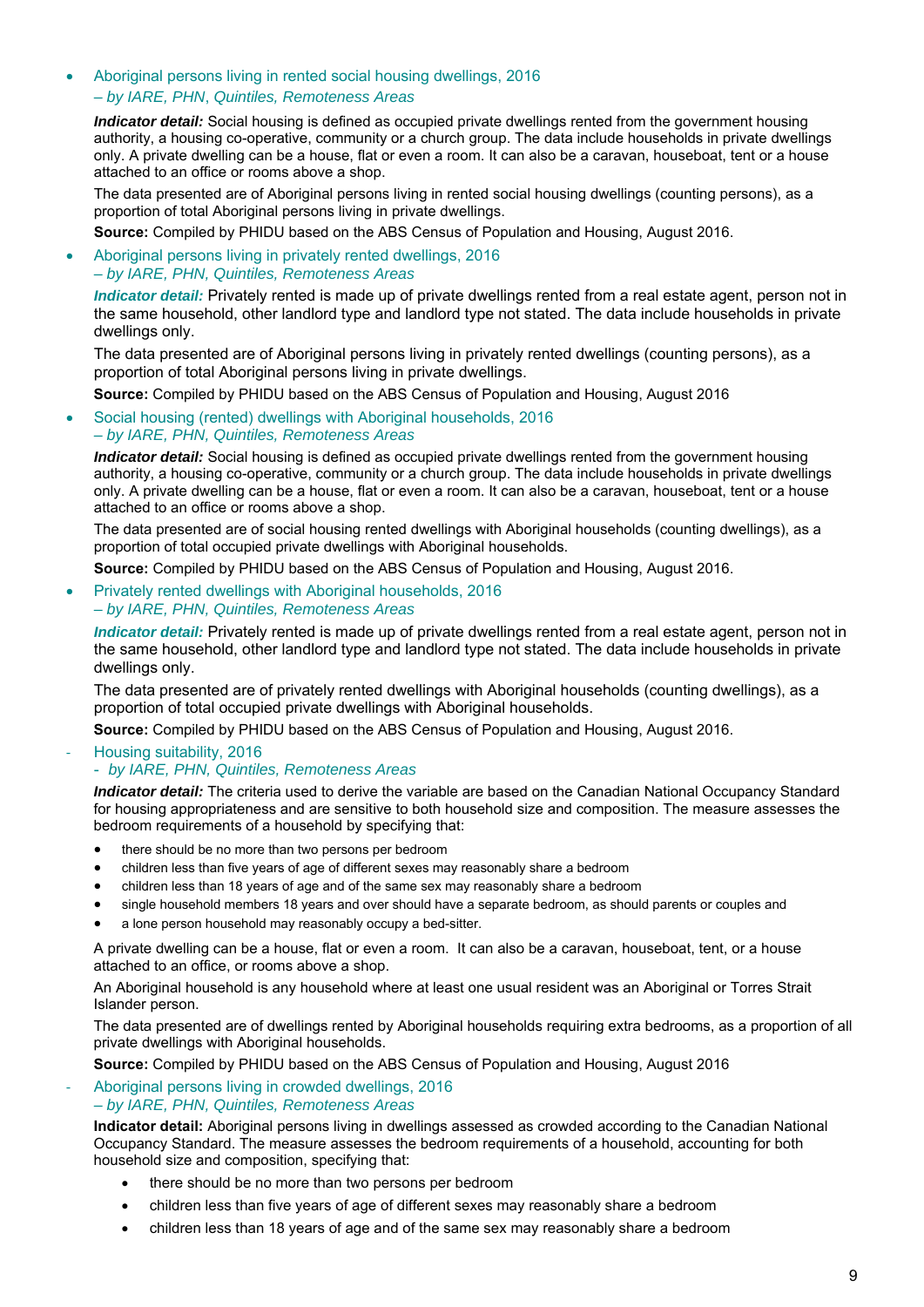- single household members 18 years and over should have a separate bedroom, as should parents or couples and
- a lone person household may reasonably occupy a bed-sitter.

**Source:** Compiled by PHIDU based on the ABS Census of Population and Housing, August 2016

 Aboriginal persons living in severely crowded dwellings, 2016 *– by IARE, PHN, Quintiles, Remoteness Areas*

**Indicator detail:** Aboriginal persons living in dwellings assessed as needing four or more additional bedrooms to accommodate all persons currently living in the household, according to the Canadian National Occupancy Standard (see Persons living in crowded dwellings above).

Severely crowded households are one of the six Homeless Operational Groups developed by the ABS to estimate homelessness. This is because people living in severe overcrowding are considered to lack of control of and access to space for social relations (one of the key elements of the ABS definition of homelessness) and are considered not to have accommodation alternatives when remaining in such extreme living arrangements (ABS, 2012).

**Source:** Compiled by PHIDU based on the ABS Census of Population and Housing, August 2016.

### **Internet access at home, 2016**

- ‐ Private dwellings with Aboriginal households, and Internet not accessed at dwelling, 2016 - *by IARE, PHN, Quintiles, Remoteness Areas*
- ‐ Private dwellings with Aboriginal households, and Internet accessed at dwelling, 2016
- *by IARE, PHN, Quintiles, Remoteness Areas*
- ‐ Private dwellings with Aboriginal households with children, and Internet not accessed at dwelling, 2016 - *by IARE, PHN, Quintiles, Remoteness Areas*
- ‐ Private dwellings with Aboriginal households with children, and Internet accessed at dwelling, 2016 - *by IARE, PHN, Quintiles, Remoteness Areas*

*Indicator detail***:** The data record whether any member of the household accesses the Internet from the dwelling. This includes accessing the internet through a desktop/laptop computer, mobile or smart phone, tablet, music or video player, gaming console, smart TV or any other device. It also includes accessing through any type of connection for example ADSL, fibre, cable, wireless, satellite and mobile broadband (3G/4G).

A private dwelling can be a house, flat or even a room. It can also be a caravan, houseboat, tent, or a house attached to an office, or rooms above a shop.

An Aboriginal household is any household where at least one usual resident was an Aboriginal or Torres Strait Islander person.

**Source**: Compiled by PHIDU based on the ABS Census of Population and Housing, August 2016

### **Labour force, 2016**

‐ Aboriginal unemployment, 2016 - *by IARE, PHN, Quintiles, Remoteness Areas* 

*Source:* Compiled by PHIDU based on the ABS Census 2016 data.

‐ Aboriginal female labour force participation, 2016 - *by IARE, PHN, Quintiles, Remoteness Areas* 

*Source:* Compiled by PHIDU based on the ABS Census 2016 data.

#### **Summary measure of Indigenous outcomes, 2016**

‐ Indigenous Relative Socioeconomic Outcomes Index, 2016 - *by IARE, PHN, Remoteness Areas* 

*Indicator detail***:** The Indigenous Relative Socioeconomic Outcomes index (IRSEO) is an Indigenous specific index derived by the Centre for Aboriginal Economic Policy Research (CAEPR) from the 2016 Census of Population and Housing.

The IRSEO is composed of nine socioeconomic outcomes of the usual resident population. These are:

- ‐ Population 15 years and over employed;
- ‐ Population 15 years and over employed as a manager or professional;
- Population 15 years and over employed full-time in the private sector;
- ‐ Population 15 years and over who have completed Year 12;
- ‐ Population 15 years and over who have completed a qualification;
- ‐ Population 15 to 24 years old attending an educational institution;
- Population 15 years and over with an individual income above half the Australian median;
- ‐ Population who live in a house that is owned or being purchased; and
- Population who live in a house with at least one bedroom per usual resident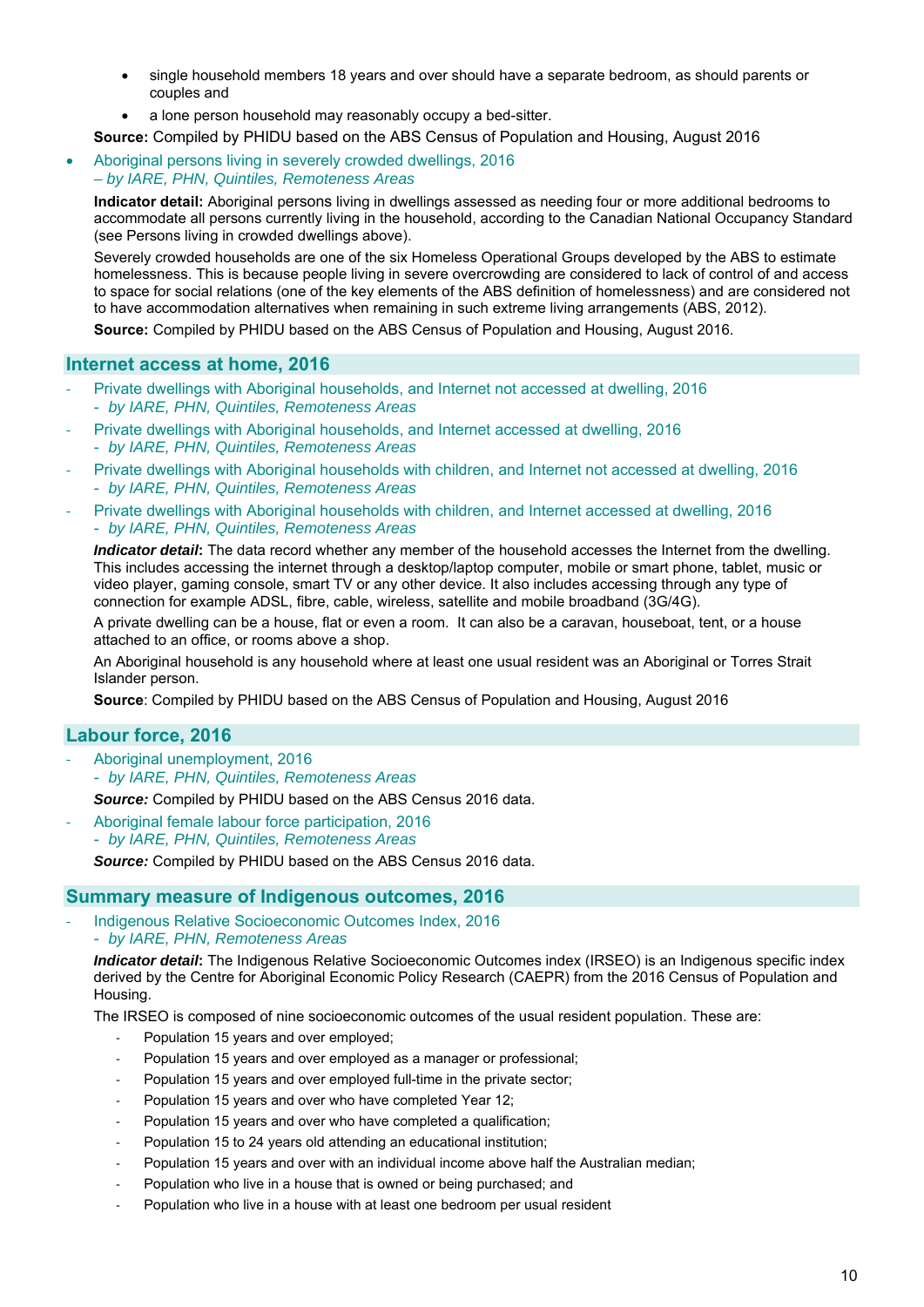The IRSEO reflects relative advantage or disadvantage at the Indigenous Area level. The Index ranges from 1 to 100, where a score of 1 represents the most advantaged area and a score of 100 represents the most disadvantaged area.

For further information, refer to the **Socioeconomic outcomes paper**, produced by the Centre for Aboriginal Economic Policy Research (CAEPR).

**Source:** Compiled by PHIDU based on the CAEPR Indigenous Relative Socioeconomic Outcomes Index, 2016 data. Note: Greater Capital City Statistical Areas, major urban centres, State/ Territory and Australian totals were constructed using population-weighted averages.

### **Mothers and babies, 2012 to 2014**

**Data quality***:* As is the case in most statistical collections in Australia, Indigenous status is under-reported in the midwives data collections from which these data are compiled. However, the level of completeness of coverage (the extent to which the identification of Indigenous Australians occurs in data collections) in these collections is generally higher than in the deaths or hospital inpatient data collections. It should also be noted that coverage is likely to vary between geographical areas.

‐ Low birth weight babies, 2012 to 2014

#### - *by IARE, Quintiles, Remoteness Areas*

*Indicator detail:* The data comprise all Aboriginal and Torres Strait islander babies (live born) weighing less than 2500 grams at birth, expressed as a proportion of all Aboriginal and Torres Strait Islander live births (data over 3 years).

Data are not shown for areas where there were fewer than 20 births.

*Notes:* 

- 1. Northern Territory: As data were available at the Indigenous Region level only, the figures reported for each Indigenous Area are the figures for the Indigenous Area's corresponding Indigenous Region.
- 2. Australian Capital Territory total: So as to not reveal data for the confidentialised Indigenous Area of Stromlo – Namadgi, the ACT total has also been confidentialised.

**Source:** Compiled by PHIDU based on data from: NSW Department of Health; Consultative Council on Obstetric and Paediatric Mortality and Morbidity, Victoria; Perinatal Data Collection, Department of Health, Queensland; Department of Health and Ageing SA; WA Department of Health; Tasmanian Perinatal Database; NT Department of Health; and ACT Health.

#### ‐ Smoking during pregnancy, 2012 to 2014

#### - *by IARE, Quintiles, Remoteness Areas*

*Indicator detail:* The data comprise Aboriginal and Torres Strait islander women who reported that they smoked during a pregnancy, expressed as a proportion of the number of pregnancies of Aboriginal and Torres Strait islander women. Note that the data may include women who were pregnant more than once during the time period (3 years).

#### *Notes:*

- 1. Northern Territory: As data were available at the Indigenous Region level only, the figures reported for each Indigenous Area are the figures for the Indigenous Area's corresponding Indigenous Region.
- 2. Australian Capital Territory total: So as to not reveal data for the confidentialised Indigenous Area of Stromlo – Namadgi, the ACT total has also been confidentialised.

**Source:** Compiled by PHIDU based on data from: NSW Department of Health; Consultative Council on Obstetric and Paediatric Mortality and Morbidity, Victoria; Perinatal Data Collection, Department of Health, Queensland; Department of Health and Ageing SA; WA Department of Health; Tasmanian Perinatal Database; NT Department of Health; and ACT Health.

### **Immunisation, 2018 calendar year**

‐ Aboriginal children fully immunised at 1 year of age, 2 years of age and 5 years of age, 2018 - *by IARE, PHN, Quintiles, Remoteness Areas* 

*Indicator detail***:** The data presented are of registered\* Aboriginal children fully immunised at 1 year of age, 2 years of age and 5 years of age.

For the purposes of reporting the data, fully immunised means a child receives the vaccinations due at or immediately prior to the age at which the measurement occurs. It is assumed that all previous vaccinations were received.

The definitions of fully immunised are:

‐ **Children aged 1 year:** Fully immunised at 1 year means that a child aged 12 months to less than 15 months received three doses of a diphtheria, tetanus and whooping cough-containing vaccine, three doses of polio vaccine, two or three doses of Haemophilus influenzae type b vaccine (dependent of the type of vaccine used), three doses of hepatitis B vaccine, and three doses pneumococcal vaccine, all prior to the age of 1 year.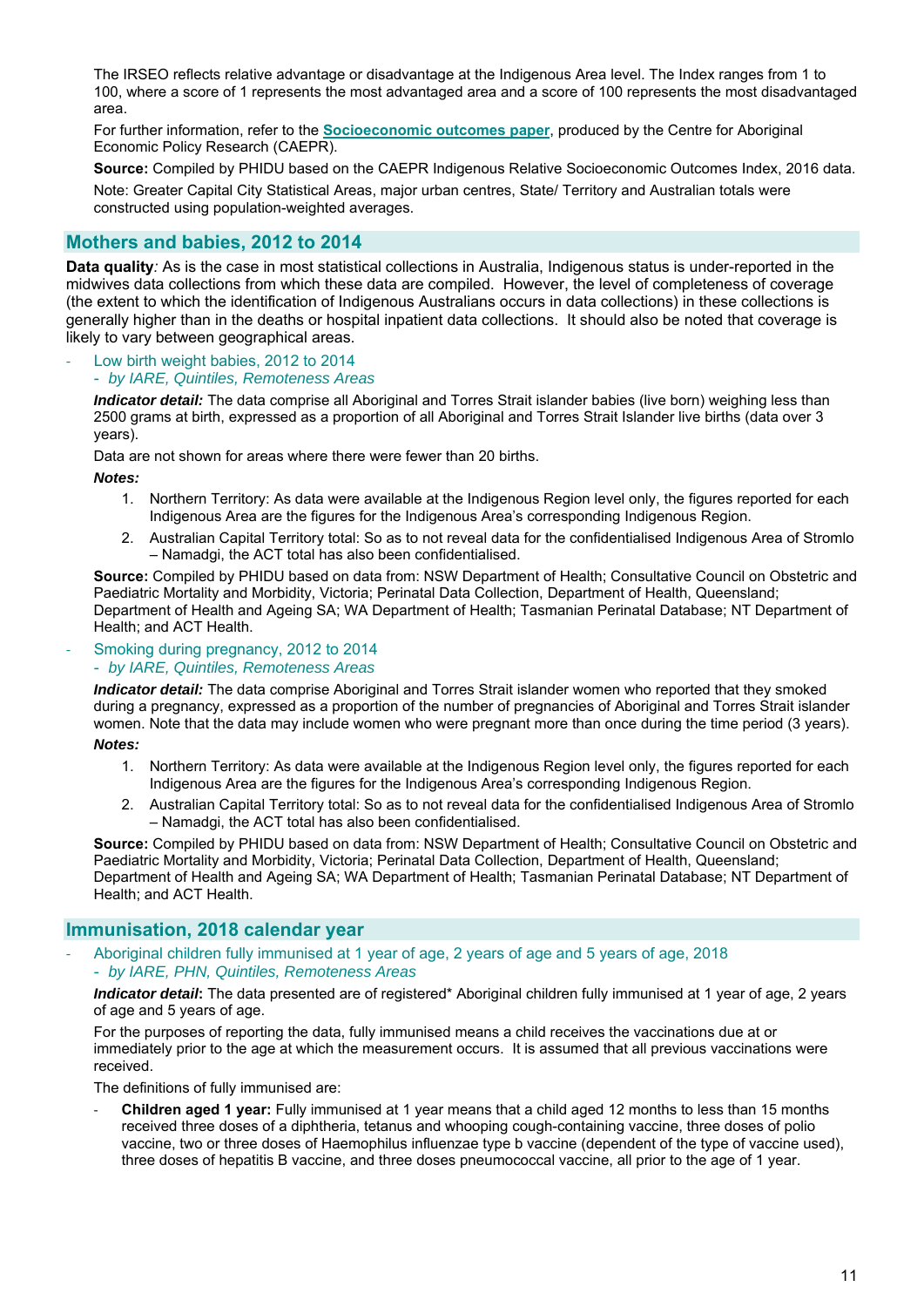- ‐ **Children aged 2 years:** Fully immunised at 2 years means that a child aged 24 to less than 27 months received three doses of a diphtheria, tetanus and whooping cough-containing vaccine, three doses of polio vaccine, three or four doses of Haemophilus influenzae type b vaccine (dependent of the type of vaccine used), three doses of hepatitis B vaccine, one dose of a measles, mumps and rubella-containing vaccine, one dose of meningococcal C vaccine, and one dose of varicella (chicken pox) vaccine, all prior to the age of 2 years.
- ‐ **Children aged 5 years:** Fully immunised at 5 years means that a child aged 60 to less than 63 months received four doses of a diphtheria, tetanus and whooping cough-containing vaccine, four doses of polio vaccine, and two doses of a measles, mumps and rubella-containing vaccine, all prior to the age of 5 years.

For further information, refer to **coverage information** produced by the National Centre for Immunisation Research and Surveillance of Vaccine Preventable Diseases (NCIRS).

Data are not shown for areas where there were fewer than 10 registered Aboriginal children or fewer than 10 Aboriginal children immunised.

Note: In this edition the data for the Anangu Pitjantjatjara Indigenous Area have been shown as `n.a.' (not available), due to concerns as to the reliability of the data.

\*Registered on the Australian Childhood Immunisation Register (ACIR). The ACIR is a national register that records vaccinations given to children under seven years old. It also provides immunisation history statements to parents or guardians.

**Source:** Compiled by PHIDU based on data provided by the Australian Childhood Immunisation Register, Medicare Australia, 2018 calendar year.

#### **Disability**

‐ Aboriginal people with a profound or severe disability and living in the community, 2011 - *by IARE, PHN, Quintiles, Remoteness Areas* 

*Indicator detail***:** The 'Core Activity Need for Assistance' variable was developed by the Australian Bureau of Statistics (ABS) for use in the five-yearly population Census to measure the number of people with a profound or severe disability, and to show their geographic distribution. A person with profound or severe limitation needs help or supervision always (profound) or sometimes (severe) to perform activities that most people undertake at least daily, that is, the core activities of self-care, mobility and/or communication, as the result of a disability, long-term health condition (lasting six months or more), and/or older age. Fewer people are reported under this measure as having a profound or severe disability as are measured in the ABS Survey of Disability, Ageing and Carers (SDAC). The reasons for this are definitional (the SDAC approach, which uses a filtering approach to determine whether the respondent has a disability, and the severity) as compared to the self-report approach in the Census; and the large not-stated category in the Census data, with more people not responding to this set of questions than are reported as having a profound or severe disability. While the SDAC figures should be used as the measure for this concept, the Census data are appropriate for getting an understanding of the geographic distribution of this population group.

This indicator describes Aboriginal people of all ages with a profound or severe disability who were 'living in the community' only. The ABS published figures, however, include those living in long-term residential accommodation in nursing homes, accommodation for the retired or aged (not self-contained), hostels for the disabled and psychiatric hospitals; as well as those 'living in the community'.

Details of the total number of people with a disability – including those with a moderate or mild disability – are not available.

**Source:** Compiled by PHIDU based on the ABS Census 2011 (unpublished) data.

‐ Unpaid assistance provided by Aboriginal people aged 15 years and over to persons with a disability, 2016 - *by IARE, PHN, Quintiles, Remoteness Areas* 

*Indicator detail***:** The 'Assistance to persons with a disability (unpaid)' variable records people who, in the two weeks prior to Census Night, spent time providing unpaid care, help or assistance to family members or others because of a disability, a long-term illness (lasting six months or more) and/or problems related to older age.

The data presented are Aboriginal people aged 15 years and over who provided unpaid assistance to persons with a disability, as a proportion of the total Aboriginal population aged 15 years and over.

**Source:** Compiled by PHIDU based on the ABS Census 2011 data.

#### **Median age at death, 2013 to 2017**

- Median age at death of Aboriginal males, 2013 to 2017 (NSW, Qld, SA, WA & NT only) - *by IARE, PHN*
- Median age at death of Aboriginal females, 2013 to 2017 (NSW, Qld, SA, WA & NT only) - *by IARE, PHN*
- Median age at death of Aboriginal persons, 2013 to 2017 (NSW, Qld, SA, WA & NT only)

- *by IARE, PHN* 

*Indicator detail*: Median age of death is an indicator of premature mortality. It is the age at which exactly half the deaths registered in a given time period were deaths of people above that age and half were deaths below that age.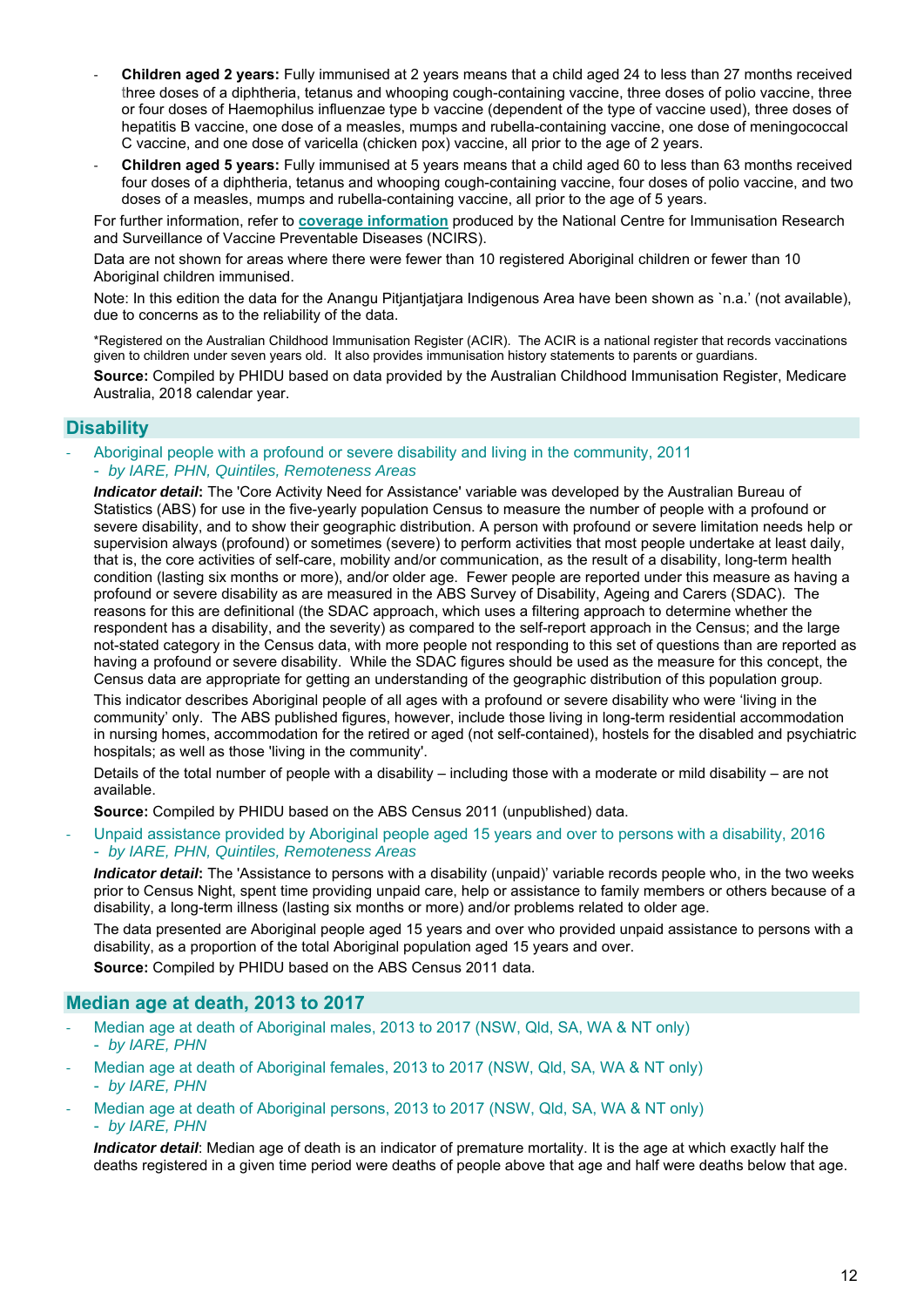#### *Deaths data*

For the detailed data files on which this analysis relies released since 2007, the ABS has applied a staged approach to the coding of cause of death which affects the number of records available for release at any date. In each release, the latest year's data are preliminary, the second latest are revised and the data for the earlier years are final. In this way, the majority of records are released earlier than would be the case than were no data released until files had been returned from Coroners' offices. For further information about the ABS revisions process see the following and related sites:

**http://www.abs.gov.au/AUSSTATS/abs@.nsf/Lookup/3303.0Explanatory%20Notes12015?OpenDocument**. *Data quality* 

Almost all deaths in Australia are registered. However, Indigenous status is not always recorded, or recorded correctly. The incompleteness of Indigenous identification (referred to as completeness of coverage) means that the number of deaths registered as Indigenous is an underestimate of the actual number of deaths which occur in the Indigenous population. It should also be noted that completeness of coverage is likely to vary between geographical areas.

While there is incomplete coverage of Indigenous deaths in all state and territory registration systems, some jurisdictions have been assessed by the Australian Bureau of Statistics (ABS) as having a sufficient level of coverage to enable statistics on Aboriginal and Torres Strait Islander mortality to be produced. Those jurisdictions are New South Wales, Queensland, South Australia, Western Australia and the Northern Territory.

**Source**: Data compiled by PHIDU from deaths data based on the 2013 to 2017 Cause of Death Unit Record Files supplied by the Australian Coordinating Registry and the Victorian Department of Justice, on behalf of the Registries of Births, Deaths and Marriages and the National Coronial Information System.

### **Premature mortality by age and sex, 2013 to 2017**

- ‐ Deaths of Aboriginal males/ females/ persons aged 0 to 54 years, 2013 to 2017 (NSW, Qld, SA, WA & NT only) - *by IARE, PHN, Quintiles, Remoteness Areas*
- ‐ Deaths of Aboriginal males/ females/ persons aged 0 to 64 years, 2013 to 2017 (NSW, Qld, SA, WA & NT only) - *by IARE, PHN, Quintiles, Remoteness Areas*
- ‐ Deaths of Aboriginal males/ females/ persons aged 0 to 74 years, 2013 to 2017 (NSW, Qld, SA, WA & NT only) - *by IARE, PHN, Quintiles, Remoteness Areas*

*Indicator detail*: The data presented are the average annual indirectly age-standardised rates per 100,000 males/ females/ population (aged 0 to 54 years/ 0 to 64 years /0 to 74 years, as appropriate); and/or indirectly agestandardised ratios, based on the Australian standard.

#### *Deaths data*

For the detailed data files on which this analysis relies released since 2007, the ABS has applied a staged approach to the coding of cause of death which affects the number of records available for release at any date. In each release, the latest year's data are preliminary, the second latest are revised and the data for the earlier years are final. In this way, the majority of records are released earlier than would be the case than were no data released until files had been returned from Coroners' offices. For further information about the ABS revisions process see the following and related sites:

**http://www.abs.gov.au/AUSSTATS/abs@.nsf/Lookup/3303.0Explanatory%20Notes12015?OpenDocument**.

#### *Data quality*

Almost all deaths in Australia are registered. However, Indigenous status is not always recorded, or recorded correctly. The incompleteness of Indigenous identification (referred to as completeness of coverage) means that the number of deaths registered as Indigenous is an underestimate of the actual number of deaths which occur in the Indigenous population. It should also be noted that completeness of coverage is likely to vary between geographical areas.

While there is incomplete coverage of Indigenous deaths in all state and territory registration systems, some jurisdictions have been assessed by the Australian Bureau of Statistics (ABS) as having a sufficient level of coverage to enable statistics on Aboriginal and Torres Strait Islander mortality to be produced. Those jurisdictions are New South Wales, Queensland, South Australia, Western Australia and the Northern Territory.

**Source**: Data compiled by PHIDU from deaths data based on the 2013 to 2017 Cause of Death Unit Record Files supplied by the Australian Coordinating Registry and the Victorian Department of Justice, on behalf of the Registries of Births, Deaths and Marriages and the National Coronial Information System. The population is the proportional estimated resident population (erp) from the Australian Census 2016, click **here** for more details.

#### **Premature mortality by selected cause, 2013 to 2017**

- Deaths from cancer, Aboriginal people aged 0 to 54 years/ 0 to 64 years/ 0 to 74 years, 2013 to 2017 (NSW, Qld, SA, WA & NT only)
	- *by IARE, PHN, Quintiles, Remoteness Areas*

#### **ICD-10 codes:** C00-D48

‐ Deaths from diabetes, Aboriginal people aged 0 to 74 years, 2013 to 2017 (NSW, Qld, SA, WA & NT only) - *by IARE, PHN, Quintiles, Remoteness Areas* 

**ICD-10 codes:** E10-E14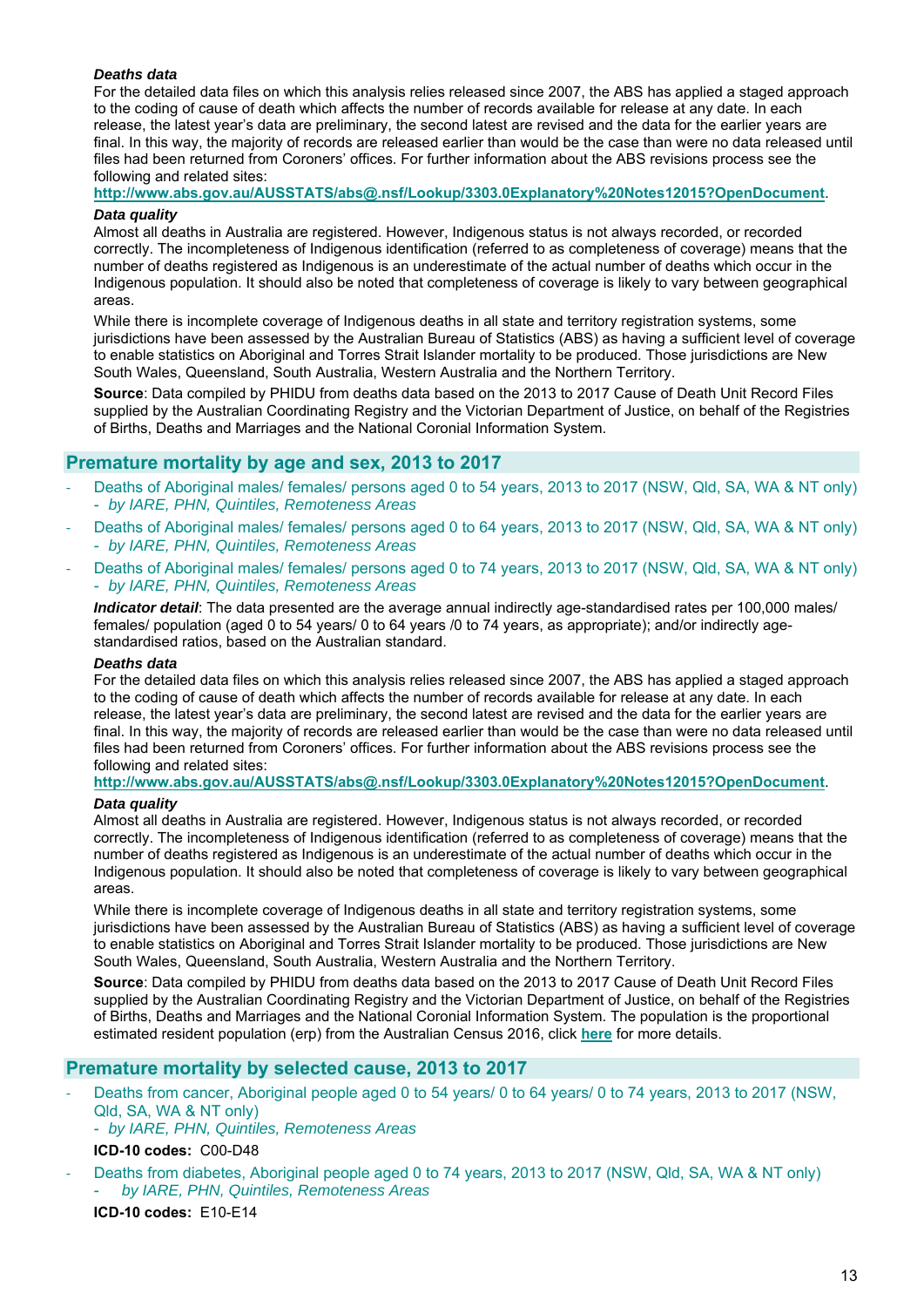#### Deaths from circulatory system diseases, Aboriginal people aged 0 to 54 years/ 0 to 64 years/ 0 to 74 years, 2013 to 2017 (NSW, Qld, SA, WA & NT only) - *by IARE, PHN, Quintiles, Remoteness Areas*

#### **ICD-10 codes:** I00-I99

-

Deaths from respiratory system diseases, Aboriginal people aged 0 to 54 years/ 0 to 64 years/ 0 to 74 years, 2013 to 2017 (NSW, Qld, SA, WA & NT only) - *by IARE, PHN, Quintiles, Remoteness Areas* 

**ICD-10 codes:** J00-J99

‐ Deaths from external causes, Aboriginal people aged 0 to 54 years/ 0 to 64 years/ 0 to 74 years, 2013 to 2017 (NSW, Qld, SA, WA & NT only)

- *by IARE, PHN, Quintiles, Remoteness Areas* 

#### **ICD-10 codes:** V01-Y98

*Indicator detail*: The data presented are the average annual directly age-standardised rates per 100,000 population (aged 0 to 54 years/ 0 to 64 years /0 to 74 years, as appropriate); and/or directly age-standardised ratios, based on the Australian standard.

#### *Deaths data*

For deaths data released since 2007, the ABS has applied a staged approach to the coding of cause of death which affects the number of records available for release at any date. In each release, the latest year's data is preliminary, the second latest is revised and the data for the remaining years is final. For further information about the ABS revisions process see the following and related sites:

**https://www.abs.gov.au/AUSSTATS/abs@.nsf/Lookup/3303.0Explanatory%20Notes12015?OpenDocument**.

#### *Data quality*

Almost all deaths in Australia are registered. However, Indigenous status is not always recorded, or recorded correctly. The incompleteness of Indigenous identification (referred to as completeness of coverage) means that the number of deaths registered as Indigenous is an underestimate of the actual number of deaths which occur in the Indigenous population. It should also be noted that completeness of coverage is likely to vary between geographical areas.

While there is incomplete coverage of Indigenous deaths in all state and territory registration systems, some jurisdictions have been assessed by the Australian Bureau of Statistics (ABS) as having a sufficient level of coverage to enable statistics on Aboriginal and Torres Strait Islander mortality to be produced. Those jurisdictions are New South Wales, Queensland, South Australia, Western Australia and the Northern Territory.

**Source**: Data compiled by PHIDU from deaths data based on the 2013 to 2017 Cause of Death Unit Record Files supplied by the Australian Coordinating Registry and the Victorian Department of Justice, on behalf of the Registries of Births, Deaths and Marriages and the National Coronial Information System. The population is the proportional estimated resident population (erp) from the Australian Census 2016 click **here** for more details.

### **Avoidable mortality by sex, 2013 to 2017**

‐ Deaths from all avoidable causes, Aboriginal males/ females/ persons aged 0 to 74 years, 2013 to 2017 (NSW, Qld, SA, WA & NT only)

#### - *by IARE, PHN, Quintiles, Remoteness Areas*

**Background:** In 2010, the National Healthcare Agreement (NHA) included a performance indicator called Potentially Avoidable Deaths (PI-20). The specification for this indicator was endorsed by the Australian Health Ministers' Advisory Council in 2009 based on advice from the National Health Information Standards and Statistics Committee (NHISSC).

On 4 December 2013, NHISSC agreed to the re-establishment of the Potentially Preventable Hospitalisations/Potentially Avoidable Deaths (PPH/PAD) Working Group to finalise specification of this performance indicator for the 2015 NHA report. Throughout 2014, work was done by the PPH/PAD Working Group, with further revisions by the Australian Institute of Health and Welfare (AIHW) and including additional NHISSC comments from several states. It also included an examination of the international work in avoidable mortality.

The data presented in this dataset are those listed in the **PI-16 Potentially avoidable deaths, 2018**.

*Indicator detail:* The data presented are the average annual indirectly age-standardised rates per 100,000 males/ females/ population aged 0 to 74 years; and/or indirectly age-standardised ratios, based on the Australian standard.

Not all of the causes of avoidable mortality are shown in this atlas as some have too few cases to be reliable indicators at the small area level.

#### *Deaths data*

For deaths data released since 2007, the ABS has applied a staged approach to the coding of cause of death which affects the number of records available for release at any date. In each release, the latest year's data is preliminary, the second latest is revised and the data for the remaining years is final. For further information about the ABS revisions process see the following and related sites:

**https://www.abs.gov.au/AUSSTATS/abs@.nsf/Lookup/3303.0Explanatory%20Notes12015?OpenDocument**.

#### *Data quality*

Almost all deaths in Australia are registered. However, Indigenous status is not always recorded, or recorded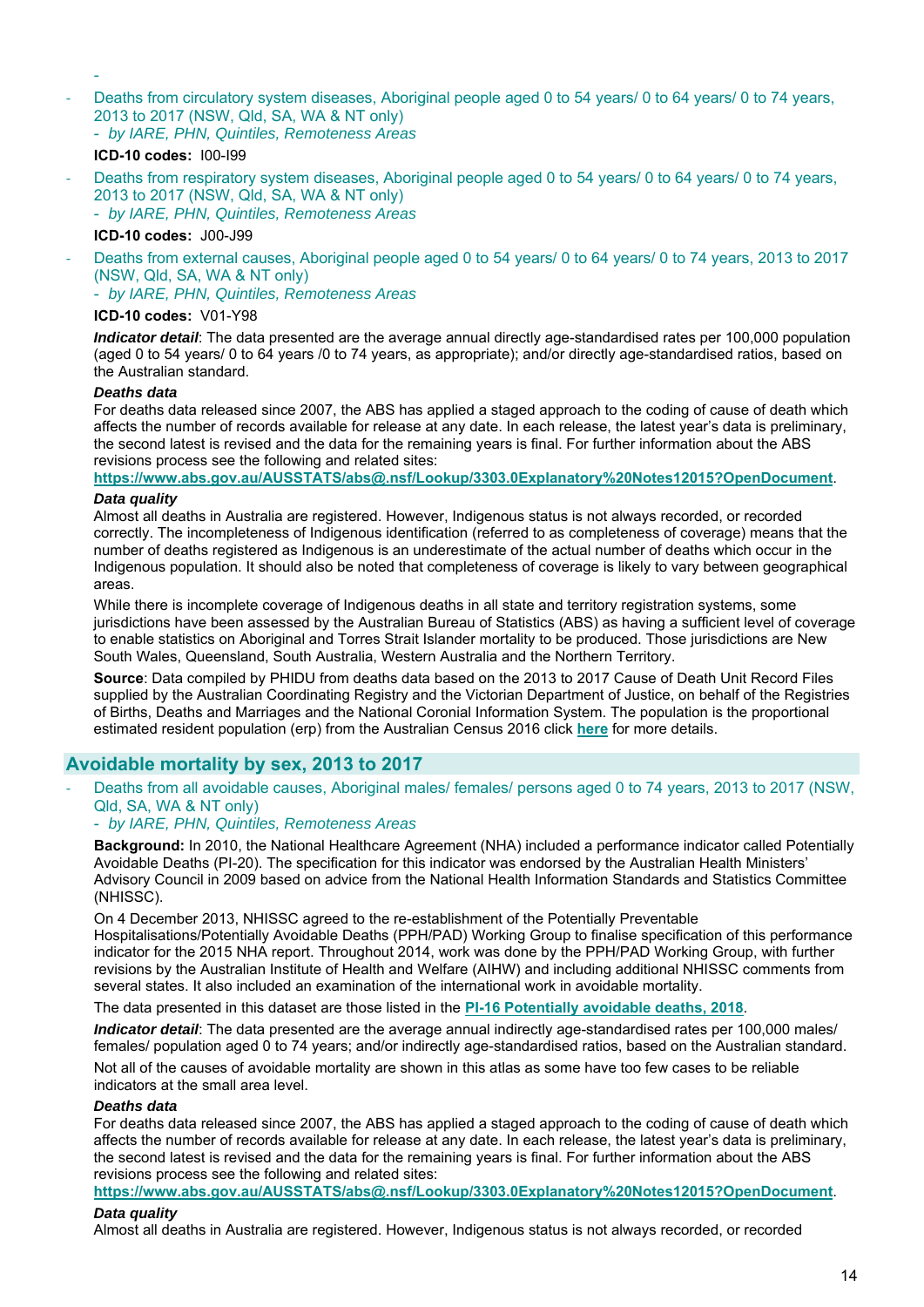correctly. The incompleteness of Indigenous identification (referred to as completeness of coverage) means that the number of deaths registered as Indigenous is an underestimate of the actual number of deaths which occur in the Indigenous population. It should also be noted that completeness of coverage is likely to vary between geographical areas.

While there is incomplete coverage of Indigenous deaths in all state and territory registration systems, some jurisdictions have been assessed by the Australian Bureau of Statistics (ABS) as having a sufficient level of coverage to enable statistics on Aboriginal and Torres Strait Islander mortality to be produced. Those jurisdictions are New South Wales, Queensland, South Australia, Western Australia and the Northern Territory.

**Source**: Data compiled by PHIDU from deaths data based on the 2013 to 2017 Cause of Death Unit Record Files supplied by the Australian Coordinating Registry and the Victorian Department of Justice, on behalf of the Registries of Births, Deaths and Marriages and the National Coronial Information System. The population is the proportional estimated resident population (erp) from the Australian Census 2016 click **here** for more details.

### **Avoidable mortality by selected cause, 2013 to 2017**

- ‐ Avoidable deaths from cancer, Aboriginal people aged 0 to 74 years, 2013 to 2017 (NSW, Qld, SA, WA & NT only)
	- *by IARE, PHN, Quintiles, Remoteness Areas*
- ‐ Avoidable deaths from diabetes, Aboriginal people aged 0 to 74 years, 2013 to 2017 (NSW, Qld, SA, WA & NT only)
	- *by IARE, PHN, Quintiles, Remoteness Areas*
- ‐ Avoidable deaths from circulatory system diseases, Aboriginal people aged 0 to 74 years, 2013 to 2017 (NSW, Qld, SA, WA & NT only)
	- *by IARE, PHN, Quintiles, Remoteness Areas*
- ‐ Avoidable deaths from respiratory system diseases, Aboriginal people aged 0 to 74 years, 2013 to 2017 (NSW, Qld, SA, WA & NT only)
	- *by IARE, PHN, Quintiles, Remoteness Areas*
- ‐ Avoidable deaths from selected external causes of mortality (Falls; fires, burns; Suicide and self-inflicted injuries; etc.), Aboriginal people aged 0 to 74 years, 2013 to 2017 (NSW, Qld, SA, WA & NT only) - *by IARE, PHN, Quintiles, Remoteness Areas*
- ‐ Avoidable deaths from other external causes of mortality (Transport accidents; Accidental drowning and submersion; etc.), Aboriginal people aged 0 to 74 years, 2013 to 2017 (NSW, Qld, SA, WA & NT only) - *by IARE, PHN, Quintiles, Remoteness Areas*

**Background:** In 2010, the National Healthcare Agreement (NHA) included a performance indicator called Potentially Avoidable Deaths (PI-20). The specification for this indicator was endorsed by the Australian Health Ministers' Advisory Council in 2009 based on advice from the National Health Information Standards and Statistics Committee (NHISSC).

On 4 December 2013, NHISSC agreed to the re-establishment of the Potentially Preventable Hospitalisations/Potentially Avoidable Deaths (PPH/PAD) Working Group to finalise specification of this performance indicator for the 2015 NHA report. Throughout 2014, work was done by the PPH/PAD Working Group, with further revisions by the Australian Institute of Health and Welfare (AIHW) and including additional NHISSC comments from several states. It also included an examination of the international work in avoidable mortality.

The data presented in this dataset are those listed in the **PI-16 Potentially avoidable deaths, 2018**.

*Indicator detail*: The data presented are the average annual indirectly age-standardised rates per 100,000 males/ females/ population aged 0 to 74 years; and/or indirectly age-standardised ratios, based on the Australian standard.

Not all of the causes of avoidable mortality are shown in this atlas as some have too few cases to be reliable indicators at the small area level.

#### *Deaths data*

For deaths data released since 2007, the ABS has applied a staged approach to the coding of cause of death which affects the number of records available for release at any date. In each release, the latest year's data is preliminary, the second latest is revised and the data for the remaining years is final. For further information about the ABS revisions process see the following and related sites:

**https://www.abs.gov.au/AUSSTATS/abs@.nsf/Lookup/3303.0Explanatory%20Notes12015?OpenDocument**.

#### *Data quality*

Almost all deaths in Australia are registered. However, Indigenous status is not always recorded, or recorded correctly. The incompleteness of Indigenous identification (referred to as completeness of coverage) means that the number of deaths registered as Indigenous is an underestimate of the actual number of deaths which occur in the Indigenous population. It should also be noted that completeness of coverage is likely to vary between geographical areas.

While there is incomplete coverage of Indigenous deaths in all state and territory registration systems, some jurisdictions have been assessed by the Australian Bureau of Statistics (ABS) as having a sufficient level of coverage to enable statistics on Aboriginal and Torres Strait Islander mortality to be produced. Those jurisdictions are New South Wales, Queensland, South Australia, Western Australia and the Northern Territory.

**Source:** Data compiled by PHIDU from deaths data based on the 2013 to 2017 Cause of Death Unit Record Files supplied by the Australian Coordinating Registry and the Victorian Department of Justice, on behalf of the Registries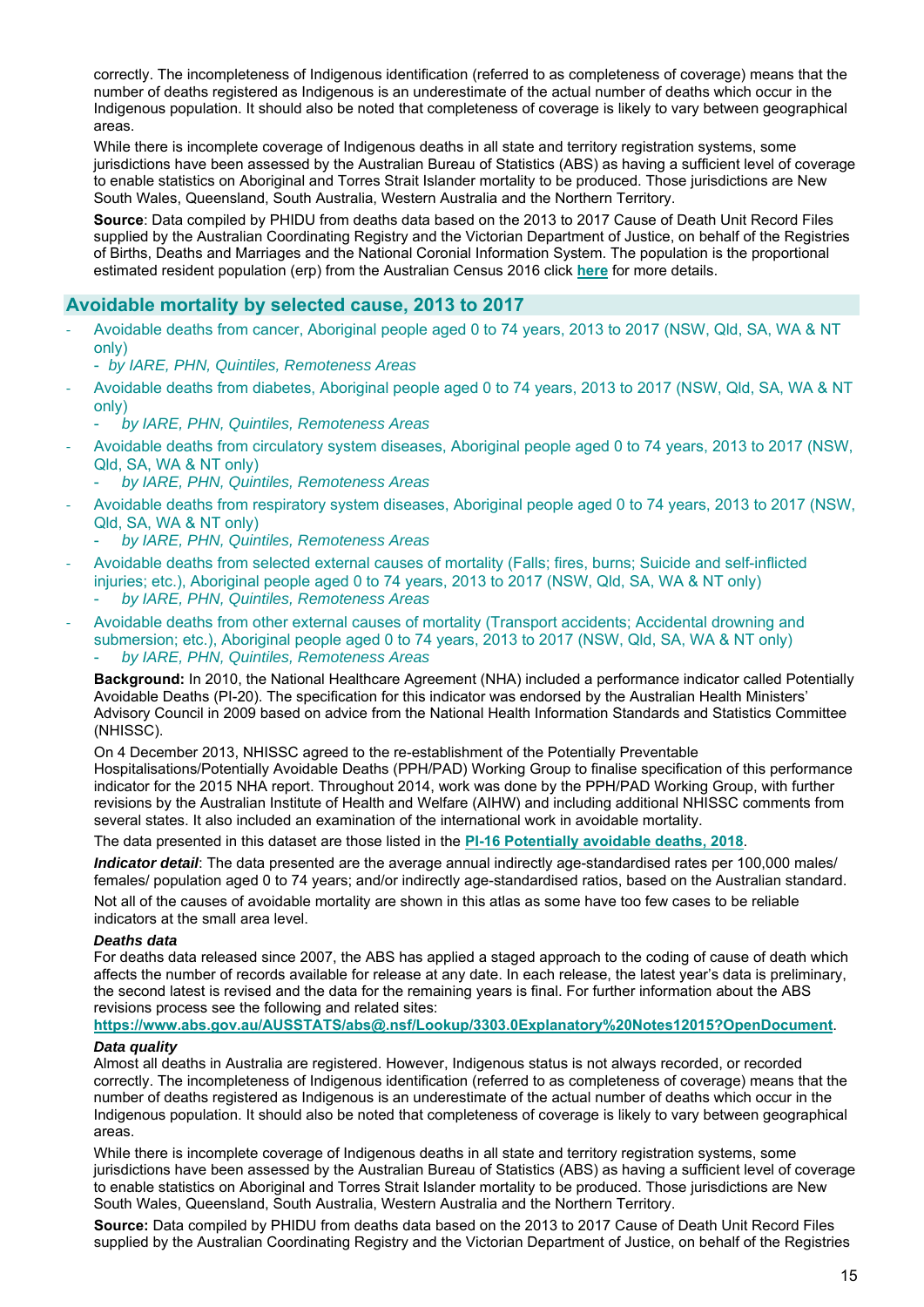of Births, Deaths and Marriages and the National Coronial Information System. The population is the proportional estimated resident population (erp) from the Australian Census 2016 click **here** for more details.

### **Potential years of life lost by age and sex, 2013 to 2017**

Potential years of life lost, Aboriginal males/ females/ persons by board year age group (0 to 54, 0 to 64 and 0 to 74 years), 2013 to 2017 (NSW, Qld, SA, WA & NT only) - *by IARE, PHN, Quintiles, Remoteness Areas* 

*Indicator detail*: The data presented are the sum of the number of years between the actual age at death and 75 years of age for all deaths of each of Aboriginal and Torres Strait Islander males, females, persons aged 0 to 54, 0 to 64 and 0 to 74 years over the years 2013 to 2017, expressed as an average annual indirectly age-standardised rates per 1,000 Aboriginal males/ females/ population (aged 0 to 54, 0 to 64 and 0 to 74 years); and/or indirectly agestandardised ratios, based on the Australian standard.

#### *Deaths data*

For the detailed data files on which this analysis relies released since 2007, the ABS has applied a staged approach to the coding of cause of death which affects the number of records available for release at any date. In each release, the latest year's data are preliminary, the second latest are revised and the data for the earlier years are final. In this way, the majority of records are released earlier than would be the case than were no data released until files had been returned from Coroners' offices. For further information about the ABS revisions process see the following and related sites:

**http://www.abs.gov.au/AUSSTATS/abs@.nsf/Lookup/3303.0Explanatory%20Notes12015?OpenDocument**.

#### *Data quality*

Almost all deaths in Australia are registered. However, Indigenous status is not always recorded, or recorded correctly. The incompleteness of Indigenous identification (referred to as completeness of coverage) means that the number of deaths registered as Indigenous is an underestimate of the actual number of deaths which occur in the Indigenous population. It should also be noted that completeness of coverage is likely to vary between geographical areas.

While there is incomplete coverage of Indigenous deaths in all state and territory registration systems, some jurisdictions have been assessed by the Australian Bureau of Statistics (ABS) as having a sufficient level of coverage to enable statistics on Aboriginal and Torres Strait Islander mortality to be produced. Those jurisdictions are New South Wales, Queensland, South Australia, Western Australia and the Northern Territory.

**Source**: Data compiled by PHIDU from deaths data based on the 2013 to 2017 Cause of Death Unit Record Files supplied by the Australian Coordinating Registry and the Victorian Department of Justice, on behalf of the Registries of Births, Deaths and Marriages and the National Coronial Information System. The population is the proportional estimated resident population (erp) from the Australian Census 2016, click **here** for more details.

### **Potential years of life lost by selected cause, 2013 to 2017**

- Potential years of life lost from cancer, Aboriginal persons aged 0 to 74 years, 2013 to 2017 (NSW, Qld, SA, WA & NT only)
	- *by IARE, PHN, Quintiles, Remoteness Areas*
	- **ICD-10 codes:** C00-D48
	- Potential years of life lost from diabetes, Aboriginal persons aged 0 to 74 years, 2013 to 2017 (NSW, Qld, SA, WA & NT only)
		- *by IARE, PHN, Quintiles, Remoteness Areas*
		- **ICD-10 codes:** E10-E14
- Potential years of life lost from circulatory system diseases, Aboriginal persons aged 0 to 74 years, 2013 to 2017 (NSW, Qld, SA, WA & NT only)
	- *by IARE, PHN, Quintiles, Remoteness Areas*
	- **ICD-10 codes:** I00-I99
- Potential years of life lost from respiratory system diseases, Aboriginal persons aged 0 to 74 years, 2013 to 2017 (NSW, Qld, SA, WA & NT only)
	- *by IARE, PHN, Quintiles, Remoteness Areas*
	- **ICD-10 codes:** I00-I99
- Potential years of life lost from external causes, Aboriginal persons aged 0 to 74 years, 2013 to 2017 (NSW, Qld, SA, WA & NT only)
	- *by IARE, PHN, Quintiles, Remoteness Areas*
	- **ICD-10 codes:** V01-Y98

*Indicator detail*: The data presented are the sum of the number of years between the actual age at death and 75 years of age for all deaths by selected cause of Aboriginal and Torres Strait Islander persons aged 0 to 74 years over the years 2013 to 2017, expressed as an average annual indirectly age-standardised rates per 1,000 Aboriginal males/ females/ population (aged 0 to 54, 0 to 64 and 0 to 74 years); and/or indirectly age-standardised ratios, based on the Australian standard.

#### *Deaths data*

For the detailed data files on which this analysis relies released since 2007, the ABS has applied a staged approach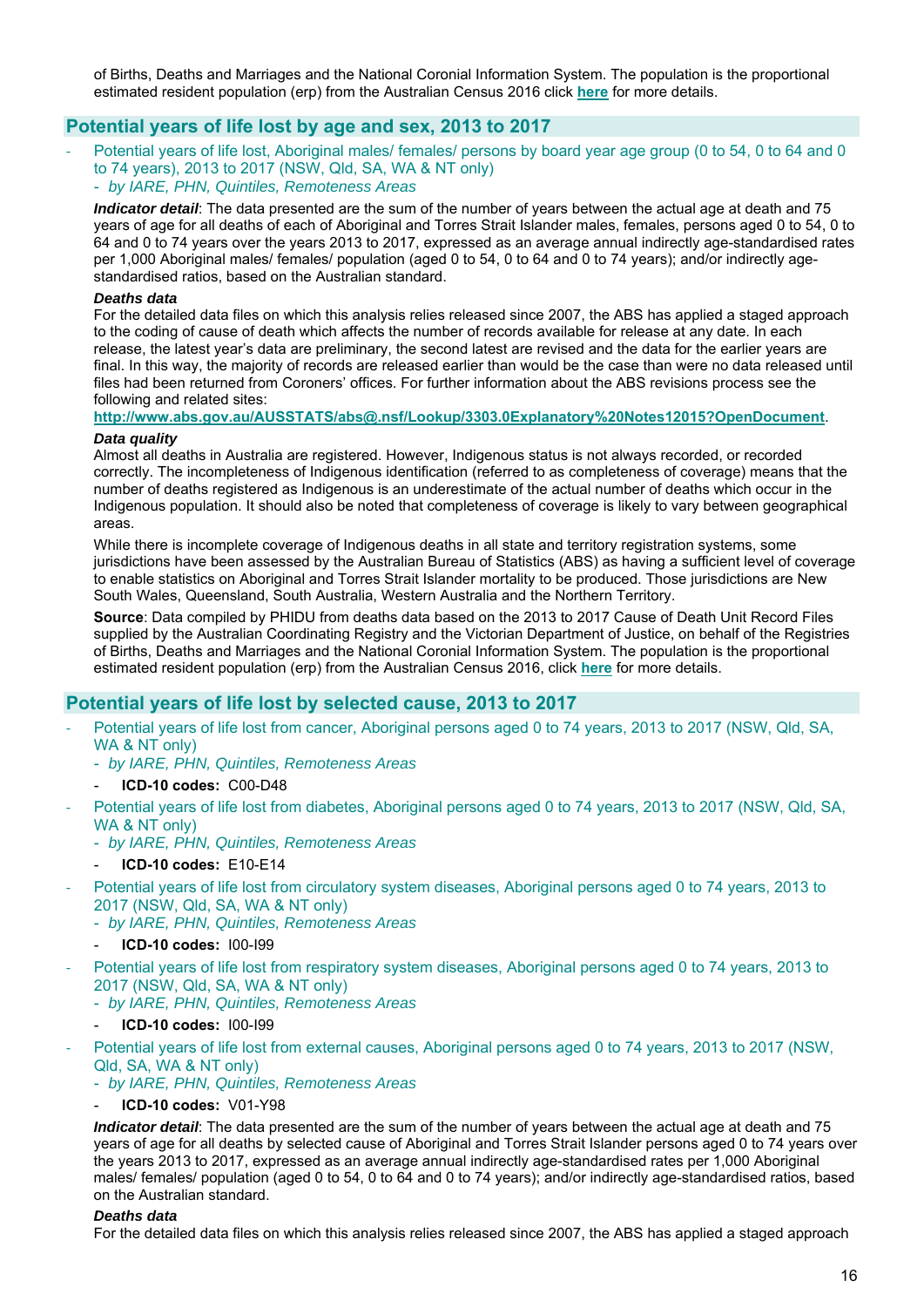to the coding of cause of death which affects the number of records available for release at any date. In each release, the latest year's data are preliminary, the second latest are revised and the data for the earlier years are final. In this way, the majority of records are released earlier than would be the case than were no data released until files had been returned from Coroners' offices. For further information about the ABS revisions process see the following and related sites:

# **http://www.abs.gov.au/AUSSTATS/abs@.nsf/Lookup/3303.0Explanatory%20Notes12015?OpenDocument**.

#### *Data quality*

Almost all deaths in Australia are registered. However, Indigenous status is not always recorded, or recorded correctly. The incompleteness of Indigenous identification (referred to as completeness of coverage) means that the number of deaths registered as Indigenous is an underestimate of the actual number of deaths which occur in the Indigenous population. It should also be noted that completeness of coverage is likely to vary between geographical areas.

While there is incomplete coverage of Indigenous deaths in all state and territory registration systems, some jurisdictions have been assessed by the Australian Bureau of Statistics (ABS) as having a sufficient level of coverage to enable statistics on Aboriginal and Torres Strait Islander mortality to be produced. Those jurisdictions are New South Wales, Queensland, South Australia, Western Australia and the Northern Territory.

**Source**: Data compiled by PHIDU from deaths data based on the 2013 to 2017 Cause of Death Unit Record Files supplied by the Australian Coordinating Registry and the Victorian Department of Justice, on behalf of the Registries of Births, Deaths and Marriages and the National Coronial Information System. The population is the proportional estimated resident population (erp) from the Australian Census 2016, click **here** for more details.

### **Home and Community Care Program, 2014/15**

*Indicator detail:* Clients whose status is recorded as Indigenous at the date of most recent assessment. **Source:** Compiled by PHIDU using data from the Australian Institute of Health and Welfare, 2014/15; and the average of the estimated resident population (non-ABS), 30 June 2014 and 30 June 2015.

‐ Home and Community Care Program: Indigenous clients (as a proportion of total clients), 2014/15 - *by IARE, PHN, Quintiles, Remoteness Areas* 

*Indicator detail:* Clients whose status is recorded as Indigenous at the date of most recent assessment*.* 

- ‐ Home and Community Care Program: Indigenous clients (as a proportion of the Indigenous population), 2014/15
	- *by IARE, PHN, Quintiles, Remoteness Areas*

### **Hospital admissions, 2015/16 to 2017/18**

*Indicator detail***:** The data presented are of the number of separations, or completions of the episode of care of a patient in hospital, where the completion can be the discharge, death or transfer of the patient, or a change in the type of care (e.g., from acute to rehabilitation). In this atlas the term 'admission' is used in place of the more technical 'separation'. As these data relate to short-term episodes of care, and not to long-stay episodes, the number of admissions is similar to the number of separations in any year.

Data have been aggregated over a period of three years to increase the number of admissions at the Indigenous Area level, thereby allowing data for more conditions to be published.

Note that the data are based on the count of all admissions. As such, repeat admissions for one person are counted as separate admissions. In addition, patients admitted to one hospital and transferred to another hospital are counted as separate admissions. The impact of these hospital transfers would result in a higher rate of admissions in regional areas compared to the metropolitan areas, as well as for certain conditions which are more likely to result in transfers.

Caution should be used in the interpretation of these data because of jurisdictional differences in data quality as well as under-identification of Aboriginal and Torres Strait Islander people. The AIHW found that nationally, about 88% of Indigenous Australians were identified correctly in hospital admissions data in the 2011–12 study period, and the 'true' number of separations for Indigenous Australians was about 9% higher than reported (Australian Institute of Health and Welfare 2016. Admitted patient care 2014–15: Australian hospital statistics. Health services series no. 68. Cat. no. HSE 172. Canberra: AIHW).

*Data Source:* There is a substantial difference between the Census counts of Aboriginal and Torres Strait Islander Australians and the estimated resident population (ERP), adjusted for net undercount as measured by the Post Enumeration Survey undertaken by the ABS (the ERP is 17.5% higher for Australia than the Census count). Given this difference, and as the ABS has not released Aboriginal ERP by age at the Indigenous Area level used in the Social Health Atlases, PHIDU has produced an estimated resident population at 2016. This is of particular importance for the calculation of rates of hospitalisation, mortality etc.

The ERP for June 2016 for Aboriginal populations is available from the ABS for Statistical Areas Level 2 (SA2, total population only): PHIDU concorded the SA2 populations to produce a 2016 ERP for each IARE (total population only). The ERP for 2016 is available by Indigenous Region (IREG), by 5-year age group. To produce estimated resident populations by age group for each IARE, PHIDU applied the proportional age distribution from the Census counts (usual resident population) in each IARE to the ERP total for the IARE.

*Exclusions:* The national data published by the Australian Institute of Health and Welfare exclude well babies (i.e., babies not admitted for acute care) who are nine days older or less, other than the second or subsequent live born infant of a multiple birth whose mother is currently an admitted patient. [For further information see Australian Institute of Health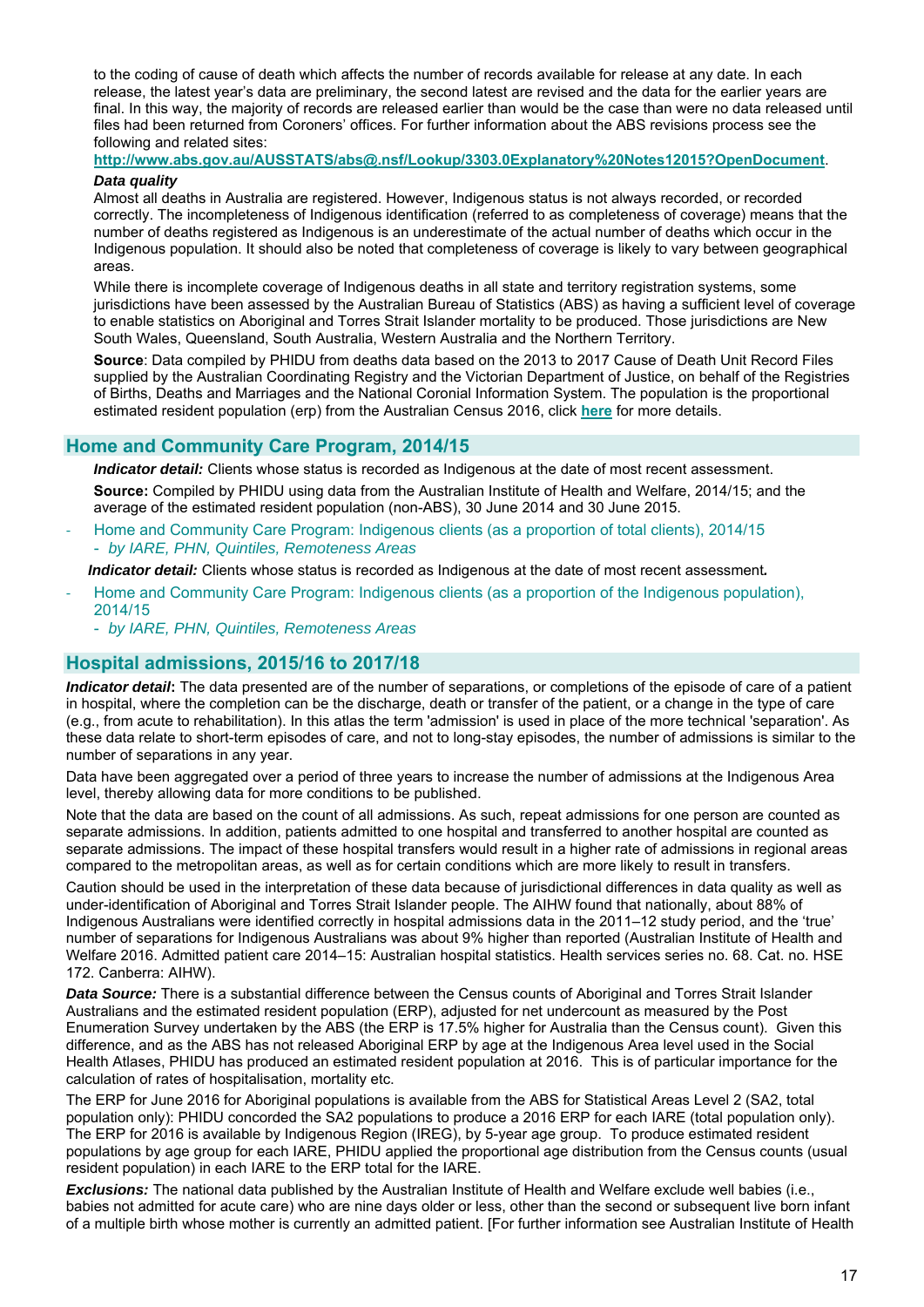and Welfare. Australian hospital statistics 2014-15. Health services series no. 68. (Cat. no. HSE 172) Canberra: AIHW; 2014.].

Same-day admissions for dialysis for kidney disease have also been excluded from the data in this atlas for the categories of admissions for males, females and total people, and admissions of persons, by age, as they represent many repeat visits by a relatively small number of patients, who may have multiple admissions in a week: their inclusion can dramatically alter the geographic distribution of other categories of admissions (see the separate note for Same-day admissions for renal dialysis, below, for further details); these data are presented separately. All other same-day admissions are included.

*Confidentiality of data:* Counts of between 1 and 4 admissions have been suppressed.

Where data are published by age and either the age groups 0 to 14 years or 15 years and over has been confidentialised, the alternate age group has also been confidentialised for the same area, as their publication would allow identification of the confidentialised age group.

**Source:** Compiled by PHIDU using data from the Australian Institute of Health and Welfare, supplied on behalf of State and Territory health departments for 2015/16 to 2017/18. The 2016 estimated resident population (erp) was calculated by PHIDU – see Data Source above.

**Note**: Indigenous Areas in Queensland have been combined at the request of Queensland Health. These combinations are shown below.

| Indigenous<br><b>Area Code</b> | <b>Indigenous Area Name</b>                    | <b>Indigenous Area adjusted</b>                                                            |
|--------------------------------|------------------------------------------------|--------------------------------------------------------------------------------------------|
| 305001                         | <b>Banana</b>                                  | <b>Banana - North Burnett</b>                                                              |
| 305008                         | North Burnett                                  | Banana - North Burnett                                                                     |
| 304001                         | Boulia - Diamantina -<br>Winton                | Boulia - Diamantina - Winton - Cloncurry - McKinlay                                        |
| 304003                         | Cloncurry - McKinlay                           | Boulia - Diamantina - Winton - Cloncurry - McKinlay                                        |
| 302002                         | Cairns                                         | Cairns - Yarrabah                                                                          |
| 302003                         | Cairns - Far North Coast                       | Cairns - Yarrabah                                                                          |
| 302004                         | <b>Cairns - Southern</b><br><b>Hinterlands</b> | Cairns - Yarrabah                                                                          |
| 302011                         | Yarrabah                                       | Cairns - Yarrabah                                                                          |
| 305002                         | <b>Barcaldine - Blackall -</b><br>Longreach    | Central Capricorn - Barcaldine - Blackall - Longreach - Nebo -<br><b>Clermont</b>          |
| 305004                         | Central Capricorn                              | Central Capricorn - Barcaldine - Blackall - Longreach - Nebo -<br>Clermont                 |
| 305007                         | Nebo - Clermont                                | Central Capricorn - Barcaldine - Blackall - Longreach - Nebo -<br><b>Clermont</b>          |
| 306003                         | Cherbourg                                      | Murgon - Cherbourg - South Burnett                                                         |
| 306013                         | <b>South Burnett</b>                           | Murgon - Cherbourg - South Burnett                                                         |
| 306009                         | Murgon                                         | Murgon - Cherbourg - South Burnett                                                         |
| 301005                         | Esk - Kilcoy                                   | Esk - Kilcoy - Nanango - Kilkivan                                                          |
| 306011                         | Nanango - Kilkivan                             | Esk - Kilcoy - Nanango - Kilkivan                                                          |
| 308003                         | <b>Charters Towers</b>                         | Flinders - Richmond - Dalrymple - Charters Towers                                          |
| 308004                         | Flinders - Richmond -<br>Dalrymple             | Flinders - Richmond - Dalrymple - Charters Towers                                          |
| 308005                         | Ingham - Hinchinbrook                          | Ingham - Hinchinbrook - Tully - Cardwell - Jumbun - Innisfail -<br>Johnstone - Palm Island |
| 302007                         | Innisfail - Johnstone                          | Ingham - Hinchinbrook - Tully - Cardwell - Jumbun - Innisfail -<br>Johnstone - Palm Island |
| 308009                         | <b>Palm Island</b>                             | Ingham - Hinchinbrook - Tully - Cardwell - Jumbun - Innisfail -<br>Johnstone - Palm Island |
| 308015                         | Tully - Cardwell - Jumbun                      | Ingham - Hinchinbrook - Tully - Cardwell - Jumbun - Innisfail -<br>Johnstone - Palm Island |
| 302001                         | <b>Atherton</b>                                | Atherton - Eacham - Herberton - Ravenshoe                                                  |
| 302005                         | Eacham                                         | Atherton - Eacham - Herberton - Ravenshoe                                                  |
| 302006                         | <b>Herberton - Ravenshoe</b>                   | Atherton - Eacham - Herberton - Ravenshoe                                                  |
| 302008                         | Kuranda - Croydon                              | Kuranda - Croydon - Mareeba                                                                |
| 302009                         | <b>Mareeba</b>                                 | Kuranda - Croydon - Mareeba                                                                |
| 308006                         | Mackay                                         | Mackay - Sarina - Mirani                                                                   |
| 308007                         | <b>Mackay - Surrounds</b>                      | Mackay - Sarina - Mirani                                                                   |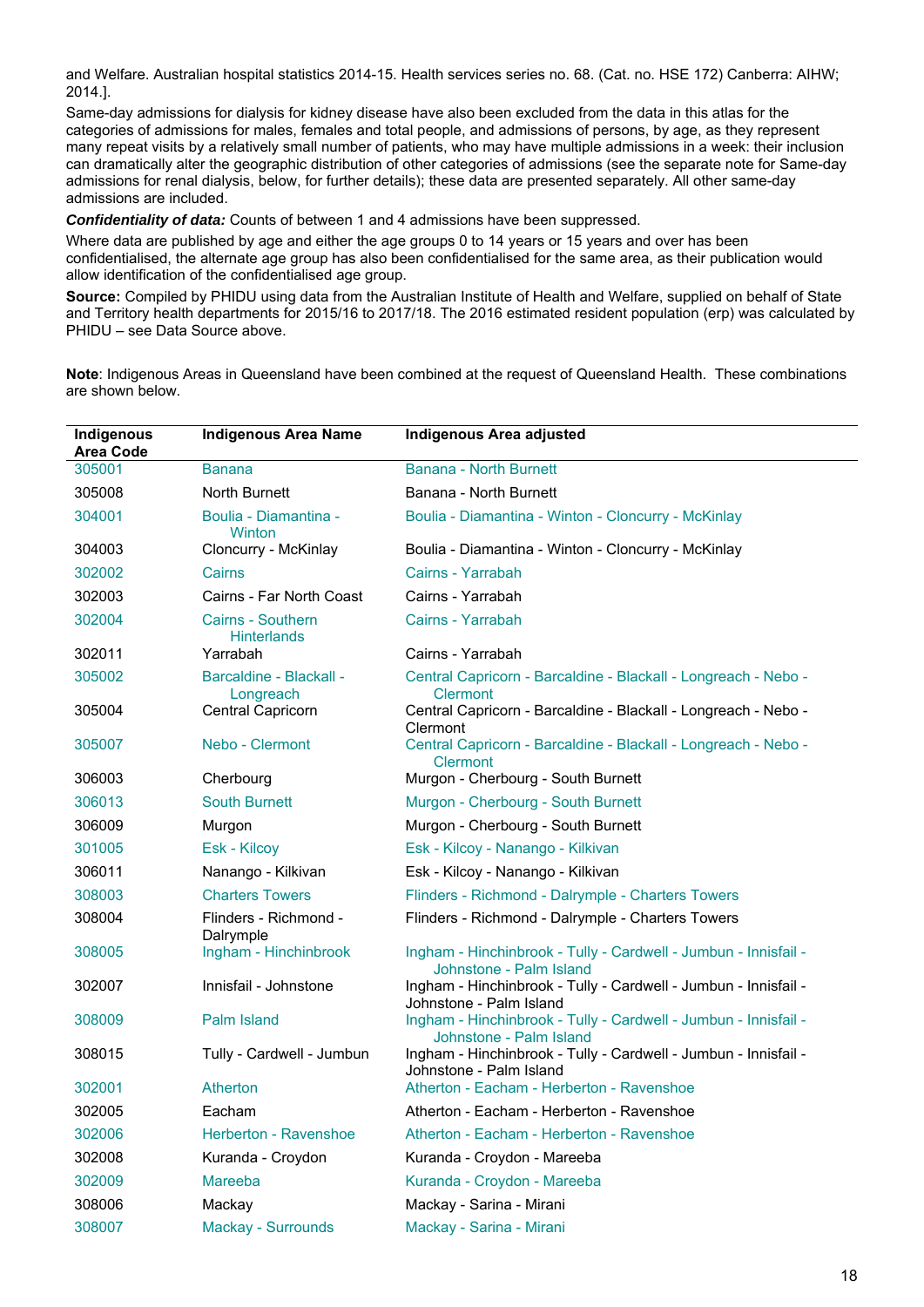| 308008 | Mirani                                    | Mackay - Sarina - Mirani                          |
|--------|-------------------------------------------|---------------------------------------------------|
| 308011 | <b>Sarina</b>                             | Mackay - Sarina - Mirani                          |
| 306001 | <b>Balonne</b>                            | Maranoa - Roma - Mitchell - Balonne               |
| 306008 | Maranoa - Roma - Mitchell                 | Maranoa - Roma - Mitchell - Balonne               |
| 306002 | Bulloo - Quilpie - Barcoo                 | Murweh - Paroo - Bulloo - Quilpie - Barcoo        |
| 306010 | <b>Murweh</b>                             | Murweh - Paroo - Bulloo - Quilpie - Barcoo        |
| 306012 | Paroo                                     | Murweh - Paroo - Bulloo - Quilpie - Barcoo        |
| 306004 | Cooloola - Gympie                         | Noosa - Cooloola - Gympie                         |
| 301011 | Noosa                                     | Noosa - Cooloola - Gympie                         |
| 304002 | Carpentaria - Burke -<br>Mornington       | Northern Peninsula Area - Cape York - Carpentaria |
| 303001 | Aurukun                                   | Northern Peninsula Area - Cape York - Carpentaria |
| 303002 | <b>Cape York</b>                          | Northern Peninsula Area - Cape York - Carpentaria |
| 303003 | Cooktown                                  | Northern Peninsula Area - Cape York - Carpentaria |
| 303004 | <b>Hope Vale</b>                          | Northern Peninsula Area - Cape York - Carpentaria |
| 307001 | Kaiwalagal - Inner Islands                | Northern Peninsula Area - Cape York - Carpentaria |
| 307002 | Kalakawal - Top Western<br><b>Islands</b> | Northern Peninsula Area - Cape York - Carpentaria |
| 307003 | Kalalagal - Western Islands               | Northern Peninsula Area - Cape York - Carpentaria |
| 303005 | Kowanyama                                 | Northern Peninsula Area - Cape York - Carpentaria |
| 307004 | Kulkalgal - Central Islands               | Northern Peninsula Area - Cape York - Carpentaria |
| 303006 | <b>Lockhart River</b>                     | Northern Peninsula Area - Cape York - Carpentaria |
| 303007 | Mapoon - Napranum -<br>Weipa              | Northern Peninsula Area - Cape York - Carpentaria |
| 307005 | Meriam - Eastern Islands                  | Northern Peninsula Area - Cape York - Carpentaria |
| 303008 | Northern Peninsula Area                   | Northern Peninsula Area - Cape York - Carpentaria |
| 303009 | Pormpuraaw                                | Northern Peninsula Area - Cape York - Carpentaria |
| 302010 | Wujal Wujal and Outstations               | Northern Peninsula Area - Cape York - Carpentaria |
| 308001 | Bowen (Qld)                               | Proserpine - Whitsunday - Bowen (Qld)             |
| 308010 | Proserpine - Whitsunday                   | Proserpine - Whitsunday - Bowen (Qld)             |
| 301012 | <b>Pine Rivers</b>                        | <b>Redcliffe - Pine Rivers</b>                    |
| 301013 | Redcliffe                                 | Redcliffe - Pine Rivers                           |
| 301001 | Beaudesert - Boonah                       | Southern Downs - Beaudesert - Boonah              |
| 306014 | Southern Downs                            | Southern Downs - Beaudesert - Boonah              |
| 301006 | Gatton - Laidley                          | Toowoomba - Jondaryan - Oakey - Gatton - Laidley  |
| 306007 | Jondaryan - Oakey                         | Toowoomba - Jondaryan - Oakey - Gatton - Laidley  |
| 306015 | Toowoomba - Central                       | Toowoomba - Jondaryan - Oakey - Gatton - Laidley  |
| 306016 | Toowoomba - North                         | Toowoomba - Jondaryan - Oakey - Gatton - Laidley  |
| 306017 | Toowoomba - South                         | Toowoomba - Jondaryan - Oakey - Gatton - Laidley  |
| 308002 | Burdekin - Ayr                            | Townsville - Burdekin - Ayr                       |
| 308013 | <b>Townsville</b>                         | Townsville - Burdekin - Ayr                       |
| 308014 | Townsville - Surrounds                    | Townsville - Burdekin - Ayr                       |
| 306005 | Dalby                                     | Western Downs - Dalby - Goondiwindi - Stanthorpe  |
| 306006 | Goondiwindi - Stanthorpe                  | Western Downs - Dalby - Goondiwindi - Stanthorpe  |
| 306018 | <b>Western Downs</b>                      | Western Downs - Dalby - Goondiwindi - Stanthorpe  |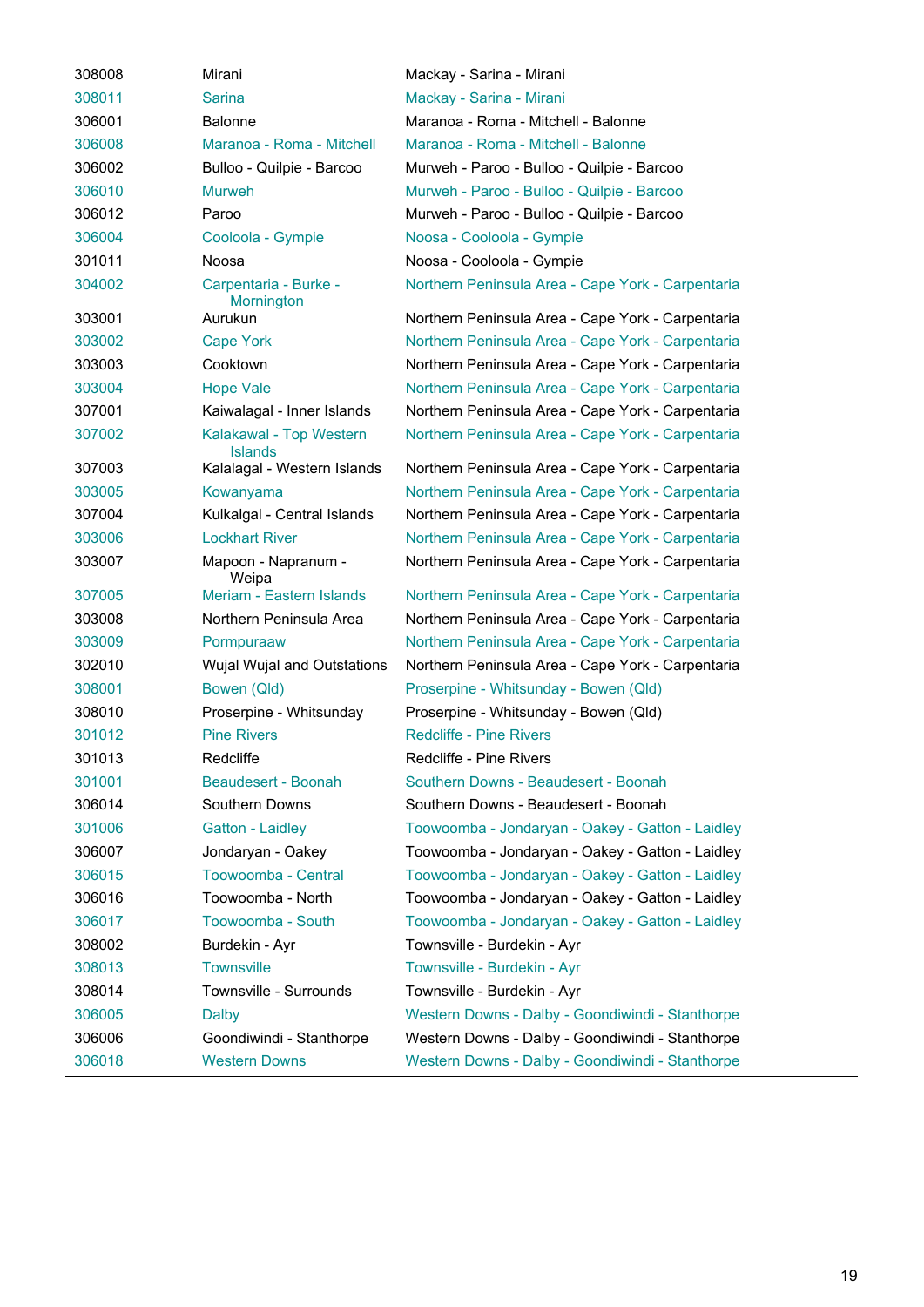### **Admissions by sex, 2015/16 to 2017/18**

- ‐ Total admissions, Aboriginal persons, - *by IARE, PHN, Quintiles, Remoteness Areas*
- ‐ Male total admissions, Aboriginal males - *by IARE, PHN, Quintiles, Remoteness Areas*
- ‐ Female total admissions, Aboriginal females
	- *by IARE, PHN, Quintiles, Remoteness Areas*

### **Admissions by age, 2015/16 to 2017/18**

- ‐ Total admissions, Aboriginal persons aged 0 to 14 years - *by IARE, PHN, Quintiles, Remoteness Areas*
- ‐ Total admissions, Aboriginal persons aged 15 to 24 years - *by IARE, PHN, Quintiles, Remoteness Areas*
- ‐ Total admissions, Aboriginal persons aged 25 to 44 years - *by IARE, PHN, Quintiles, Remoteness Areas*
- ‐ Total admissions, Aboriginal persons aged 45 to 64 years - *by IARE, PHN, Quintiles, Remoteness Areas*
- Total admissions, Aboriginal persons aged 65 years and over
- *by IARE, PHN, Quintiles, Remoteness Areas*
- ‐ Total admissions, Aboriginal persons aged 15 years and over - *by IARE, PHN, Quintiles, Remoteness Areas*

### **Admissions by selected principal diagnosis, 2015/16 to 2017/18**

- ‐ Admissions for infectious and parasitic diseases, Aboriginal persons - *by IARE, PHN, Quintiles, Remoteness Areas* 
	- **ICD-10-AM codes**: A00-B99
- Admissions for all cancers, Aboriginal persons - *by IARE, PHN, Quintiles, Remoteness Areas* 
	- **ICD-10-AM codes**: C00-D48
- ‐ Admissions for endocrine, nutritional and metabolic diseases, Aboriginal persons
- *by IARE, PHN, Quintiles, Remoteness Areas*

### **ICD-10-AM codes:** E00-E90

o Admissions for diabetes, Aboriginal persons - *by IARE, PHN, Quintiles, Remoteness Areas* 

### **ICD-10-AM codes:** E10-E14.9

‐ Admissions for mental health related conditions, Aboriginal persons - *by IARE, PHN, Quintiles, Remoteness Areas* 

#### **ICD-10-AM codes:** F00-F99

- o Admissions for mood affective disorders, Aboriginal persons
	- *by IARE, PHN, Quintiles, Remoteness Areas*

### **ICD-10-AM codes:** F30-F39

Admissions for nervous system diseases, Aboriginal persons - *by IARE, PHN, Quintiles, Remoteness Areas* 

#### **ICD-10-AM codes:** G00-G99

Admissions for eye and adnexa diseases, Aboriginal persons - *by IARE, PHN, Quintiles, Remoteness Areas* 

#### **ICD-10-AM codes:** H00-H59

‐ Admissions for ear and mastoid process diseases, Aboriginal persons - *by IARE, PHN, Quintiles, Remoteness Areas* 

#### **ICD-10-AM codes:** H60-H95

‐ Admissions for circulatory system diseases, Aboriginal persons - *by IARE, PHN, Quintiles, Remoteness Areas* 

### **ICD-10-AM codes:** I00-I99

o Admissions for ischaemic heart disease, Aboriginal persons - *by IARE, PHN, Quintiles, Remoteness Areas*  **ICD-10-AM codes:** I20-I25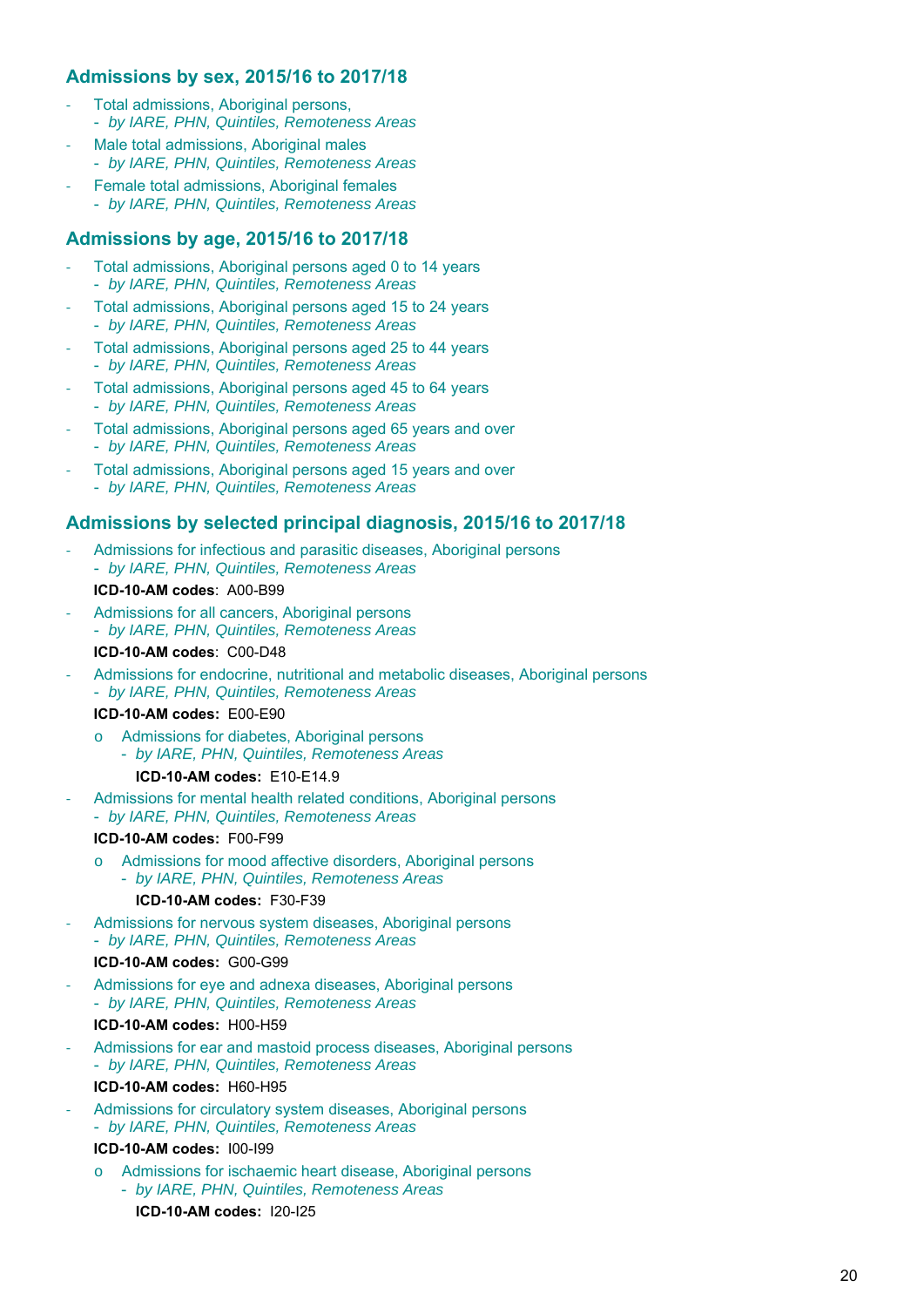- o Admissions for heart failure, Aboriginal persons
	- *by IARE, PHN, Quintiles, Remoteness Areas*  **ICD-10-AM codes:** I50
- ‐ Admissions for respiratory system diseases, Aboriginal persons
	- *by IARE, PHN, Quintiles, Remoteness Areas*
	- **ICD-10-AM codes:** J00-J99
	- o Admissions for asthma, Aboriginal persons - *by IARE, PHN, Quintiles, Remoteness Areas* 
		- **ICD-10-AM codes:** J45-J46
	- o Admissions for Chronic Obstructive Pulmonary Disease (COPD), Aboriginal persons
		- *by IARE, PHN, Quintiles, Remoteness Areas*

#### **ICD-10-AM codes:** J40-J44

‐ Admissions for digestive system diseases, Aboriginal persons - *by IARE, PHN, Quintiles, Remoteness Areas* 

#### **ICD-10-AM codes:** K00-K93

‐ Admissions for skin and subcutaneous tissue diseases, Aboriginal persons - *by IARE, PHN, Quintiles, Remoteness Areas* 

#### **ICD-10-AM codes: L**00-L99

‐ Admissions for musculoskeletal system and connective tissue diseases, Aboriginal persons - *by IARE, PHN, Quintiles, Remoteness Areas* 

#### **ICD-10-AM codes:** M00-M99

‐ Admissions for genitourinary system diseases, Aboriginal persons - *by IARE, PHN, Quintiles, Remoteness Areas* 

#### **ICD-10-AM codes:** N00-N99

- o Admissions for chronic kidney disease, Aboriginal persons - *by IARE, PHN, Quintiles, Remoteness Areas* 
	- **ICD-10-AM codes:** 49.0, E10.2, E11.2, E13.2, E14.2, I12, I13, I15.0, I15.1, N00-N07, N08, N11, N12, N14, N15, N16, N18, N19, N25-N28, N39.1, N39.2, E85.1, D59.3, B52.0, Q60-Q63, T82.4, T86.1
- ‐ Admissions for pregnancy, childbirth and the puerperium, Aboriginal females aged 15 to 44 years - *by IARE, PHN, Quintiles, Remoteness Areas*

### **ICD-10-AM codes:** O00-O99

‐ Admissions for certain conditions originating in the perinatal period, Aboriginal persons - *by IARE, PHN, Quintiles, Remoteness Areas* 

#### **ICD-10-AM codes:** P00-P96

- ‐ Admissions for congenital malformations, deformations and chromosomal abnormalities, Aboriginal persons - *by IARE, PHN, Quintiles, Remoteness Areas* 
	- **ICD-10-AM codes:** Q00-Q99
- ‐ Admissions for injury, poisoning and other external causes, Aboriginal persons - *by IARE, PHN, Quintiles, Remoteness Areas*  **ICD-10-AM codes:** SOO-T98

### **Admissions by selected principal diagnosis and age, 2015/16 to 2017/18**

- ‐ Admissions for infectious and parasitic diseases, Aboriginal persons aged 0 to 14 years - *by IARE, PHN, Quintiles, Remoteness Areas* 
	- **ICD-10-AM codes**: A00-B99
- ‐ Admissions for infectious and parasitic diseases, Aboriginal persons aged 15 years and over - *by IARE, PHN, Quintiles, Remoteness Areas* 
	- **ICD-10-AM codes**: A00-B99
- ‐ Admissions for respiratory system diseases, Aboriginal persons aged 0 to 14 years - *by IARE, PHN, Quintiles, Remoteness Areas*  **ICD-10-AM codes:** J00-J99
- ‐ Admissions for respiratory system diseases, Aboriginal persons aged 15 years and over - *by IARE, PHN, Quintiles, Remoteness Areas*

#### **ICD-10-AM codes:** J00-J99

‐ Admissions for digestive system diseases, Aboriginal persons aged 0 to 14 years - *by IARE, PHN, Quintiles, Remoteness Areas*  **ICD-10-AM codes:** K00-K93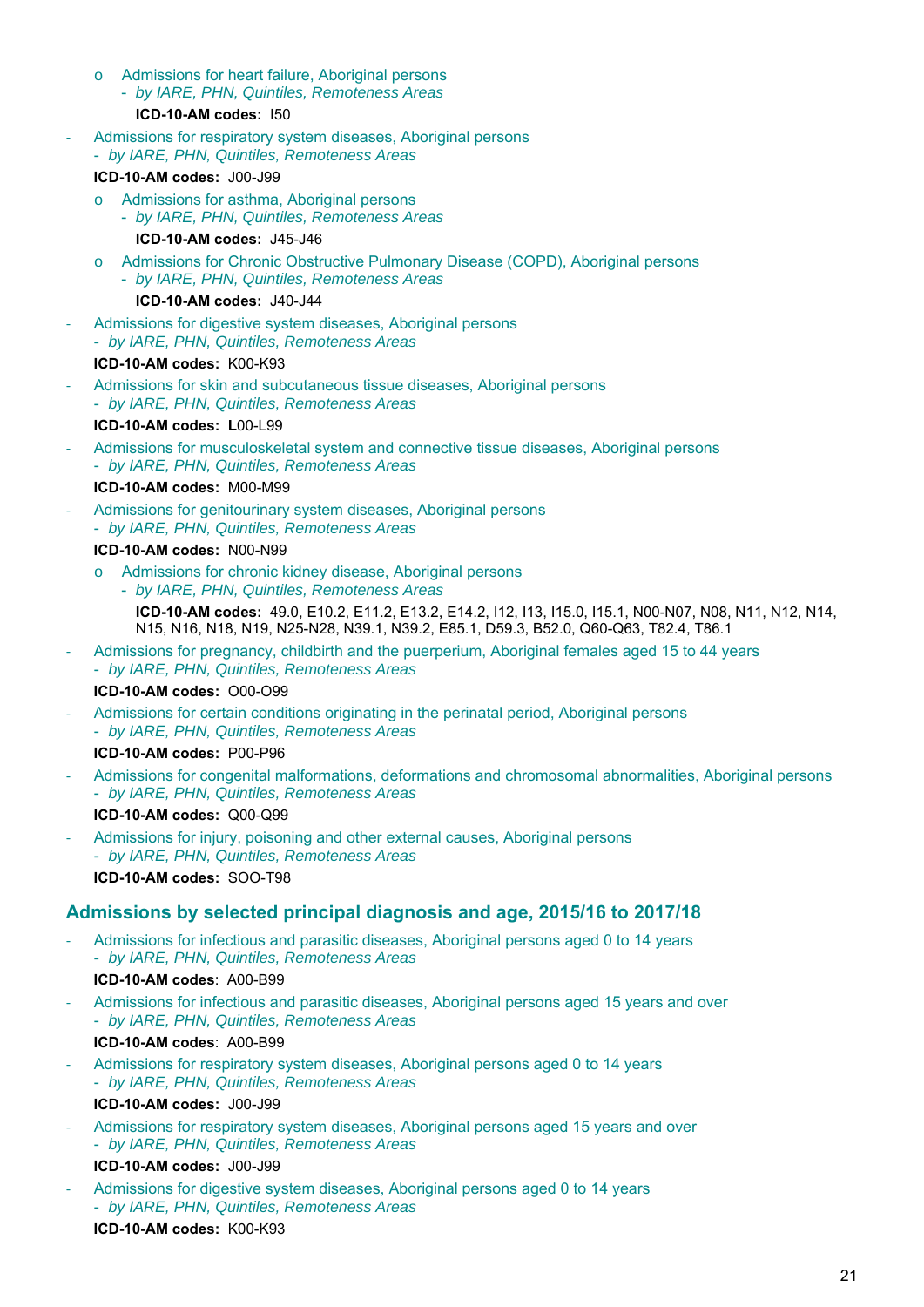- ‐ Admissions for digestive system diseases, Aboriginal persons aged 15 years and over - *by IARE, PHN, Quintiles, Remoteness Areas* 
	- **ICD-10-AM codes:** K00-K93
- ‐ Admissions for skin and subcutaneous tissue diseases, Aboriginal persons aged 0 to 14 years - *by IARE, PHN, Quintiles, Remoteness Areas* 
	- **ICD-10-AM codes: L**00-L99
- ‐ Admissions for skin and subcutaneous tissue diseases, Aboriginal persons aged 15 years and over - *by IARE, PHN, Quintiles, Remoteness Areas*  **ICD-10-AM codes: L**00-L99
- ‐ Admissions for injury, poisoning and other external causes, Aboriginal persons aged 0 to 14 years - *by IARE, PHN, Quintiles, Remoteness Areas* 
	- **ICD-10-AM codes:** SOO-T98
- ‐ Admissions for injury, poisoning and other external causes, Aboriginal persons aged 15 years and over - *by IARE, PHN, Quintiles, Remoteness Areas*  **ICD-10-AM codes:** SOO-T98

### **Admissions by principal diagnosis of injury and poisoning, by external cause and sex, 2015/16 to 2017/18**

- Admissions for transport crash injury, Aboriginal persons - *by IARE, PHN, Quintiles, Remoteness Areas*  **ICD-10-AM codes:** V00-V99
- ‐ Admissions for falls, Aboriginal persons
- *by IARE, PHN, Quintiles, Remoteness Areas*

### **ICD-10-AM codes:** W00-W19

- ‐ Admissions for injury due to exposure to inanimate mechanical forces (i.e., injury due to a thrown or falling object, cuts etc.), Aboriginal persons
	- *by IARE, PHN, Quintiles, Remoteness Areas*

#### **ICD-10-AM codes:** W20-W49

- Admissions for injury due to exposure to animate mechanical forces (i.e., injury due to being accidentally hit, bitten etc. by a person, animal etc.), Aboriginal persons - *by IARE, PHN, Quintiles, Remoteness Areas* 
	- **ICD-10-AM codes:** (W50-W64)
- ‐ Admissions for intentional self-harm, Aboriginal persons ‐ *by IARE, PHN, Quintiles, Remoteness Areas* 
	- **ICD-10-AM codes:** X60-X84
- Admissions for assault. Aboriginal persons - *by IARE, PHN, Quintiles, Remoteness Areas*  **ICD-10-AM codes:** X85-Y09
- ‐ Admissions for other diagnosis of injury or poisoning, by external cause, Aboriginal persons - *by IARE, PHN, Quintiles, Remoteness Areas* 
	- **ICD-10-AM codes:** (W65-W74, X00-X19, and other reported external cause codes)
	- ‐ Admissions for all diagnosis of injury or poisoning, by external cause, Aboriginal persons
	- *by IARE, PHN, Quintiles, Remoteness Areas*

## **Same-day admissions for renal dialysis, 2015/16 to 2017/18**

*Additional indicator detail:* The data presented are of the number of same-day admissions for dialysis for kidney disease, including both haemodialysis and peritoneal dialysis, International Classification of Disease (ICD-10-AM) codes Z49.1 and Z49.2. There are two main types of dialysis: peritoneal, which occurs inside the body and can be performed almost anywhere, usually in the home setting; and haemodialysis, which occurs outside the body and is most often conducted in a hospital or satellite setting. The reason for presenting these data separately from overnight admissions is that they represent many repeat visits by a relatively small number of patients, who may have multiple admissions in a week. Their inclusion with other (overnight) admissions can dramatically alter the geographic distribution of these other categories of admissions. This is particularly evident in regional and remote areas, where dialysis facilities are located, and where those using them may have moved to live to be near the facility.

‐ Admissions for same-day dialysis for kidney disease, Aboriginal persons - *by IARE, PHN, Quintiles, Remoteness Areas* 

**ICD-10-AM codes:** Z491 to Z492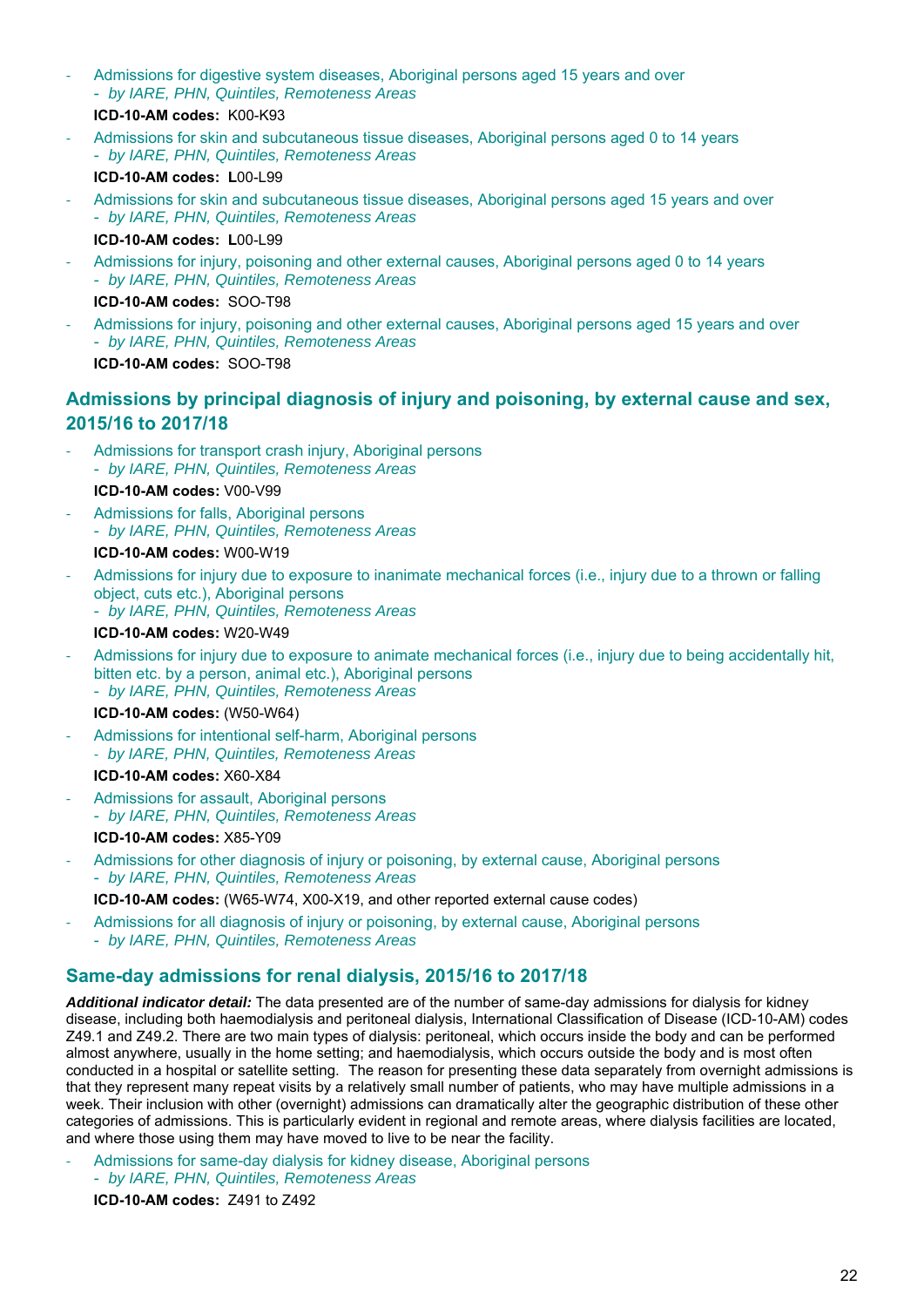### **Potentially preventable hospitalisations (vaccine-preventable, acute and chronic), 2015/16 to 2017/18**

*Additional indicator detail:* Data definitions for potentially preventable hospitalisations are in *the National Healthcare Agreement: PI 18-Selected potentially preventable hospitalisations, 2017* available through METeOR (**METeOR ID: 630028**).

- ‐ Admissions for potentially preventable conditions, Aboriginal persons
- *by IARE, PHN, Quintiles, Remoteness Areas*

### **Potentially preventable hospitalisations (vaccine-preventable, acute and chronic), by age, 2015/16 to 2017/18**

- ‐ Admissions for potentially preventable conditions, Aboriginal persons aged 0 to 14 years - *by IARE, PHN, Quintiles, Remoteness Areas*
- ‐ Admissions for potentially preventable conditions, Aboriginal persons aged 15 to 24 years - *by IARE, PHN, Quintiles, Remoteness Areas*
- ‐ Admissions for potentially preventable conditions, Aboriginal persons aged 25 to 44 years - *by IARE, PHN, Quintiles, Remoteness Areas*
- ‐ Admissions for potentially preventable conditions, Aboriginal persons aged 45 to 64 years - *by IARE, PHN, Quintiles, Remoteness Areas*
- Admissions for potentially preventable conditions, Aboriginal persons aged 65 years and over - *by IARE, PHN, Quintiles, Remoteness Areas*
- ‐ Admissions for potentially preventable conditions, Aboriginal persons aged 15 years and over - *by IARE, PHN, Quintiles, Remoteness Areas*

### **Potentially preventable hospitalisations – Vaccine-preventable conditions, 2015/16 to 2017/18**

- Admissions for pneumonia and influenza, Aboriginal persons - *by IARE, PHN, Quintiles, Remoteness Areas*
- ‐ Admissions for other vaccine-preventable conditions, Aboriginal persons - *by IARE, PHN, Quintiles, Remoteness Areas*
- Admissions for total vaccine-preventable conditions, Aboriginal persons - *by IARE, PHN, Quintiles, Remoteness Areas*

### **Potentially preventable hospitalisations – Acute conditions, 2015/16 to 2017/18**

- Admissions for acute cellulitis, Aboriginal persons - *by IARE, PHN, Quintiles, Remoteness Areas*
- Admissions for acute convulsions and epilepsy, Aboriginal persons - *by IARE, PHN, Quintiles, Remoteness Areas*
- ‐ Admissions for acute dental conditions, Aboriginal persons - *by IARE, PHN, Quintiles, Remoteness Areas*
- Admissions for acute ear, nose and throat infections, Aboriginal persons - *by IARE, PHN, Quintiles, Remoteness Areas*
- ‐ Admissions for acute urinary tract infections, including pyelonephritis, Aboriginal persons - *by IARE, PHN, Quintiles, Remoteness Areas*
- Admissions for other acute conditions, Aboriginal persons - *by IARE, PHN, Quintiles, Remoteness Areas*
- Admissions for total acute conditions, Aboriginal persons
- *by IARE, PHN, Quintiles, Remoteness Areas*

### **Potentially preventable hospitalisations – Chronic conditions, 2015/16 to 2017/18**

- Admissions for chronic angina, Aboriginal persons - *by IARE, PHN, Quintiles, Remoteness Areas*
- Admissions for chronic asthma, Aboriginal persons
- *by IARE, PHN, Quintiles, Remoteness Areas*
- ‐ Admissions for chronic congestive heart failure, Aboriginal persons
- *by IARE, PHN, Quintiles, Remoteness Areas*
- ‐ Admissions for Chronic Obstructive Pulmonary Disease (COPD), Aboriginal persons
	- *by IARE, PHN, Quintiles, Remoteness Areas*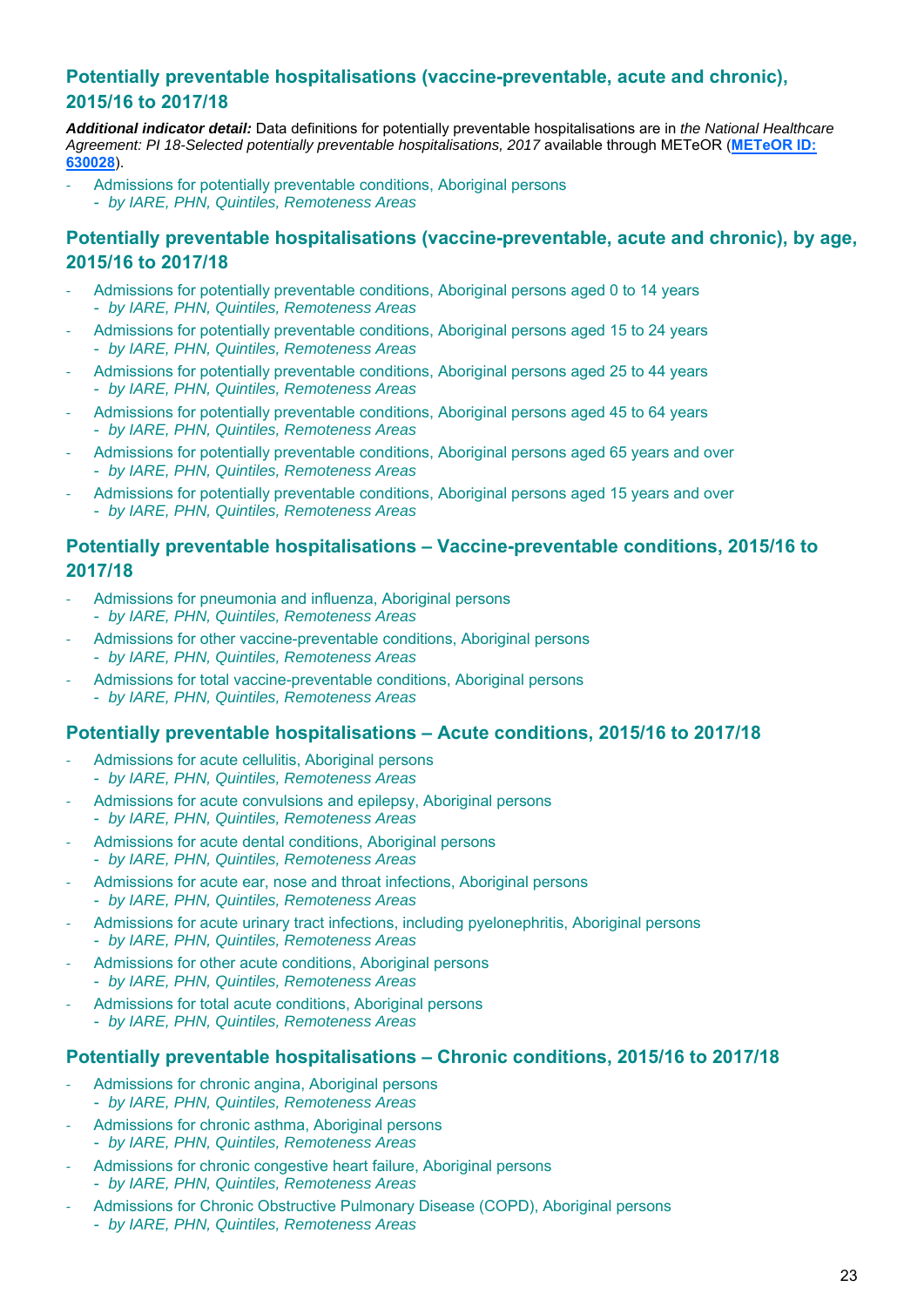- Admissions for chronic diabetes complications, Aboriginal persons
	- *by IARE, PHN, Quintiles, Remoteness Areas*
- Admissions for chronic iron deficiency anaemia, Aboriginal persons - *by IARE, PHN, Quintiles, Remoteness Areas*
- Admissions for other chronic conditions, Aboriginal persons
- *by IARE, PHN, Quintiles, Remoteness Areas*
- Admissions for total chronic conditions, Aboriginal persons - *by IARE, PHN, Quintiles, Remoteness Areas*

### **Emergency Department presentations, 2017/18**

*Indicator detail***:** The data include presentations to Emergency Departments (ED) between 1 July 2017 and 30 June 2018. The data presented are sourced from the AIHW's National Non-admitted Patient Emergency Department Care Database (NNAPEDCD), which is based on the Non-admitted Patient Emergency Department Care (NAPEDC) National Minimum Data Set/National Best Endeavours Data Set (NMDS/NBEDS). The NNAPEDCD provides information on the care provided for non-admitted patients registered for care in EDs in public hospitals where the ED meets the following criteria:

- a purposely designed and equipped area with designated assessment, treatment, and resuscitation areas
- the ability to provide resuscitation, stabilisation, and initial management of all emergencies
- availability of medical staff in the hospital 24 hours a day
- designated emergency department nursing staff 24 hours per day 7 days per week, and a designated emergency department nursing unit manager.

Emergency departments (including 'accident and emergency' or 'urgent care centres') that do not meet the criteria above are not in scope for the NMDS, but data may have been provided for some of these by some states and territories.

The coverage of the NNAPEDCD was considered complete for public hospitals which meet the above criteria. The collection does not include all emergency services provided in Australia; for example, emergency service activity provided by private hospitals, or by public hospitals which do not have an ED that meets the above criteria are excluded. This should be taken into account, particularly when comparing data between urban and regional areas, or by Remoteness Area. States and territories provided Emergency Department diagnosis information in several classifications, including SNOMED CT-AU, International Classification of Diseases, 9th Revision, Clinical Modification (ICD-9-CM); and various editions of ICD-10-AM. For the purpose of reporting principal diagnoses, the AIHW mapped the provided information to ICD-10-AM 10th edition codes, where necessary.

#### **Chapter ICD-10-AM definitions:**

Any of the reported principal diagnosis as per the below:

A00–B99 (Certain infectious and parasitic diseases)

F00–F99 (Mental and behavioural disorders)

I00–I99 (Diseases of the circulatory system)

J00–J99 (Diseases of the respiratory system)

K00–K93 (Diseases of the digestive system)

M00–M99 (Diseases of the musculoskeletal system and connective tissue)

N00–N99 (Diseases of the genitourinary system)

S00–T98 (Injury, poisoning and certain other consequences of external causes)

Z00–Z99 (Factors influencing health status and contact with health services).

C00–D48, D50–D89, E00–E90, G00–G99, H00–H59, H60–H95, L00–L99, O00–O99, P00–P96, Q00–Q99, R00–R99, U50–Y98 (Other).

**Detail of analysis:** Indirectly age-standardised rate per 100,000 Indigenous population; and/or indirectly agestandardised ratio, based on the Australian standard derived from an Indigenous population. A standardised ratio (SR) provides a comparison to the Australian rate which is assigned a value of 100. Ratios below 100 are proportionally less than the national rate, while ratios above 100 are proportionally higher than the national rate. The SR is the ratio of the observed value to the expected value (the expected value is age-standardised).

*Data Source:* There is a substantial difference between the Census counts of Aboriginal and Torres Strait Islander Australians and the estimated resident population (ERP), adjusted for net undercount as measured by the Post Enumeration Survey undertaken by the ABS (the ERP is 17.5% higher for Australia than the Census count). Given this difference, and as the ABS has not released Aboriginal ERP by age at the Indigenous Area level used in the Social Health Atlases, PHIDU has produced an estimated resident population at 2016. This is of particular importance for the calculation of rates of hospitalisation, mortality etc.

The ERP for June 2016 for Aboriginal populations is available from the ABS for Statistical Areas Level 2 (SA2, total population only): PHIDU concorded the SA2 populations to produce a 2016 ERP for each IARE (total population only). The ERP for 2016 is available by Indigenous Region (IREG), by 5-year age group. To produce estimated resident populations by age group for each IARE, PHIDU applied the proportional age distribution from the Census counts (usual resident population) in each IARE to the ERP total for the IARE.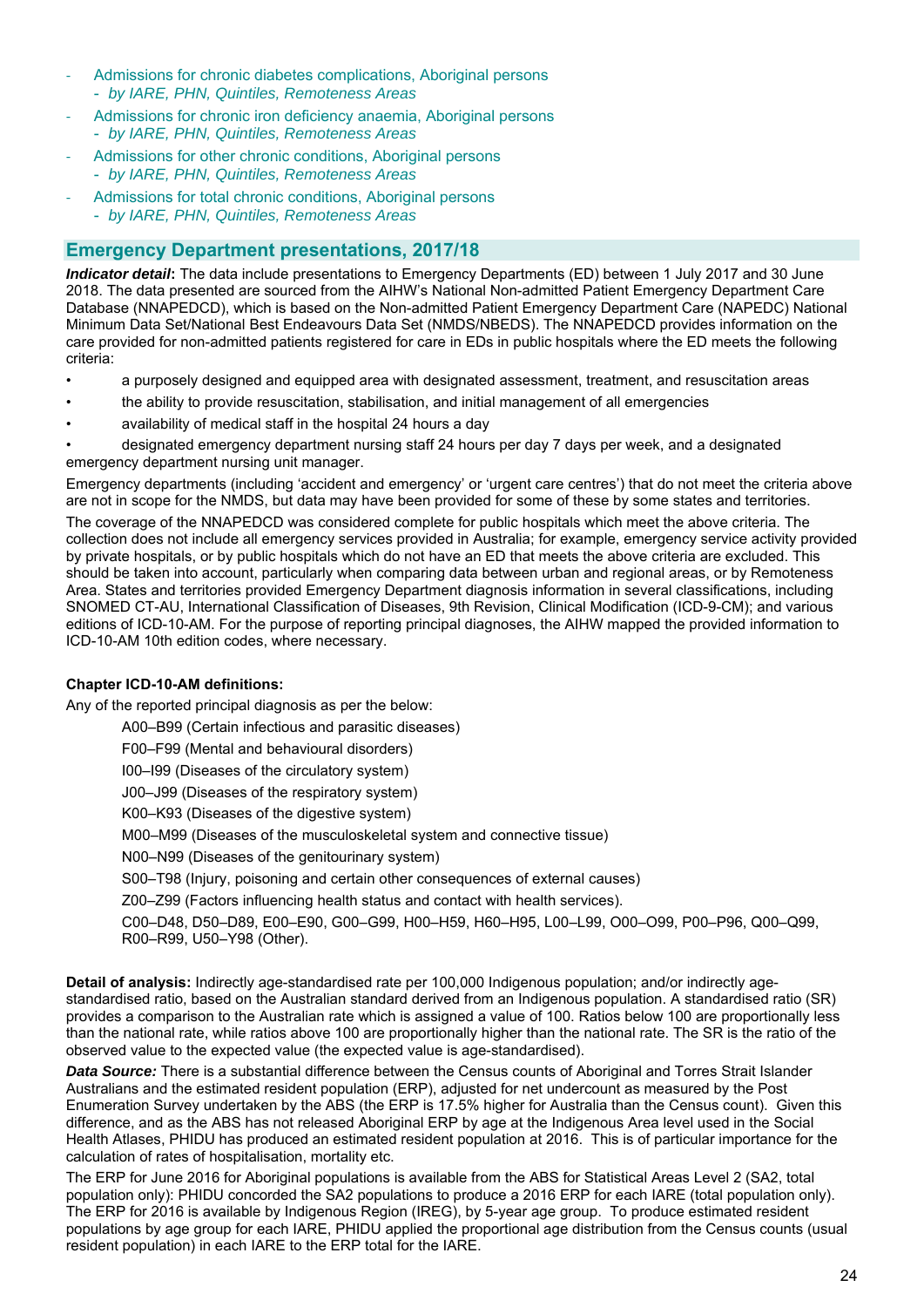#### *Confidentiality of data:* Counts of between 1 and 4 admissions have been suppressed.

**Source:** Compiled by PHIDU using data from the Australian Institute of Health and Welfare, supplied on behalf of State and Territory health departments for 2017/18. The 2016 estimated resident population (erp) was calculated by PHIDU – see Data Source above.

**Note**: Indigenous Areas in Queensland have been combined at the request of Queensland Health. These combinations are shown below.

| Indigenous<br><b>Area Code</b> | <b>Indigenous Area Name</b>                    | <b>Indigenous Area adjusted</b>                                                            |
|--------------------------------|------------------------------------------------|--------------------------------------------------------------------------------------------|
| 305001                         | Banana                                         | Banana - North Burnett                                                                     |
| 305008                         | North Burnett                                  | Banana - North Burnett                                                                     |
| 304001                         | Boulia - Diamantina -<br>Winton                | Boulia - Diamantina - Winton - Cloncurry - McKinlay                                        |
| 304003                         | Cloncurry - McKinlay                           | Boulia - Diamantina - Winton - Cloncurry - McKinlay                                        |
| 302002                         | Cairns                                         | Cairns - Yarrabah                                                                          |
| 302003                         | Cairns - Far North Coast                       | Cairns - Yarrabah                                                                          |
| 302004                         | <b>Cairns - Southern</b><br><b>Hinterlands</b> | Cairns - Yarrabah                                                                          |
| 302011                         | Yarrabah                                       | Cairns - Yarrabah                                                                          |
| 305002                         | <b>Barcaldine - Blackall -</b><br>Longreach    | Central Capricorn - Barcaldine - Blackall - Longreach - Nebo -<br><b>Clermont</b>          |
| 305004                         | Central Capricorn                              | Central Capricorn - Barcaldine - Blackall - Longreach - Nebo -<br>Clermont                 |
| 305007                         | Nebo - Clermont                                | Central Capricorn - Barcaldine - Blackall - Longreach - Nebo -<br><b>Clermont</b>          |
| 306003                         | Cherbourg                                      | Murgon - Cherbourg - South Burnett                                                         |
| 306013                         | <b>South Burnett</b>                           | Murgon - Cherbourg - South Burnett                                                         |
| 306009                         | Murgon                                         | Murgon - Cherbourg - South Burnett                                                         |
| 301005                         | Esk - Kilcoy                                   | Esk - Kilcoy - Nanango - Kilkivan                                                          |
| 306011                         | Nanango - Kilkivan                             | Esk - Kilcoy - Nanango - Kilkivan                                                          |
| 308003                         | <b>Charters Towers</b>                         | Flinders - Richmond - Dalrymple - Charters Towers                                          |
| 308004                         | Flinders - Richmond -<br>Dalrymple             | Flinders - Richmond - Dalrymple - Charters Towers                                          |
| 308005                         | Ingham - Hinchinbrook                          | Ingham - Hinchinbrook - Tully - Cardwell - Jumbun - Innisfail -<br>Johnstone - Palm Island |
| 302007                         | Innisfail - Johnstone                          | Ingham - Hinchinbrook - Tully - Cardwell - Jumbun - Innisfail -<br>Johnstone - Palm Island |
| 308009                         | <b>Palm Island</b>                             | Ingham - Hinchinbrook - Tully - Cardwell - Jumbun - Innisfail -<br>Johnstone - Palm Island |
| 308015                         | Tully - Cardwell - Jumbun                      | Ingham - Hinchinbrook - Tully - Cardwell - Jumbun - Innisfail -<br>Johnstone - Palm Island |
| 302001                         | <b>Atherton</b>                                | Atherton - Eacham - Herberton - Ravenshoe                                                  |
| 302005                         | Eacham                                         | Atherton - Eacham - Herberton - Ravenshoe                                                  |
| 302006                         | Herberton - Ravenshoe                          | Atherton - Eacham - Herberton - Ravenshoe                                                  |
| 302008                         | Kuranda - Croydon                              | Kuranda - Croydon - Mareeba                                                                |
| 302009                         | <b>Mareeba</b>                                 | Kuranda - Croydon - Mareeba                                                                |
| 308006                         | Mackay                                         | Mackay - Sarina - Mirani                                                                   |
| 308007                         | Mackay - Surrounds                             | Mackay - Sarina - Mirani                                                                   |
| 308008                         | Mirani                                         | Mackay - Sarina - Mirani                                                                   |
| 308011                         | <b>Sarina</b>                                  | Mackay - Sarina - Mirani                                                                   |
| 306001                         | <b>Balonne</b>                                 | Maranoa - Roma - Mitchell - Balonne                                                        |
| 306008                         | Maranoa - Roma - Mitchell                      | Maranoa - Roma - Mitchell - Balonne                                                        |
| 306002                         | Bulloo - Quilpie - Barcoo                      | Murweh - Paroo - Bulloo - Quilpie - Barcoo                                                 |
| 306010                         | <b>Murweh</b>                                  | Murweh - Paroo - Bulloo - Quilpie - Barcoo                                                 |
| 306012                         | Paroo                                          | Murweh - Paroo - Bulloo - Quilpie - Barcoo                                                 |
| 306004                         | Cooloola - Gympie                              | Noosa - Cooloola - Gympie                                                                  |
| 301011                         | Noosa                                          | Noosa - Cooloola - Gympie                                                                  |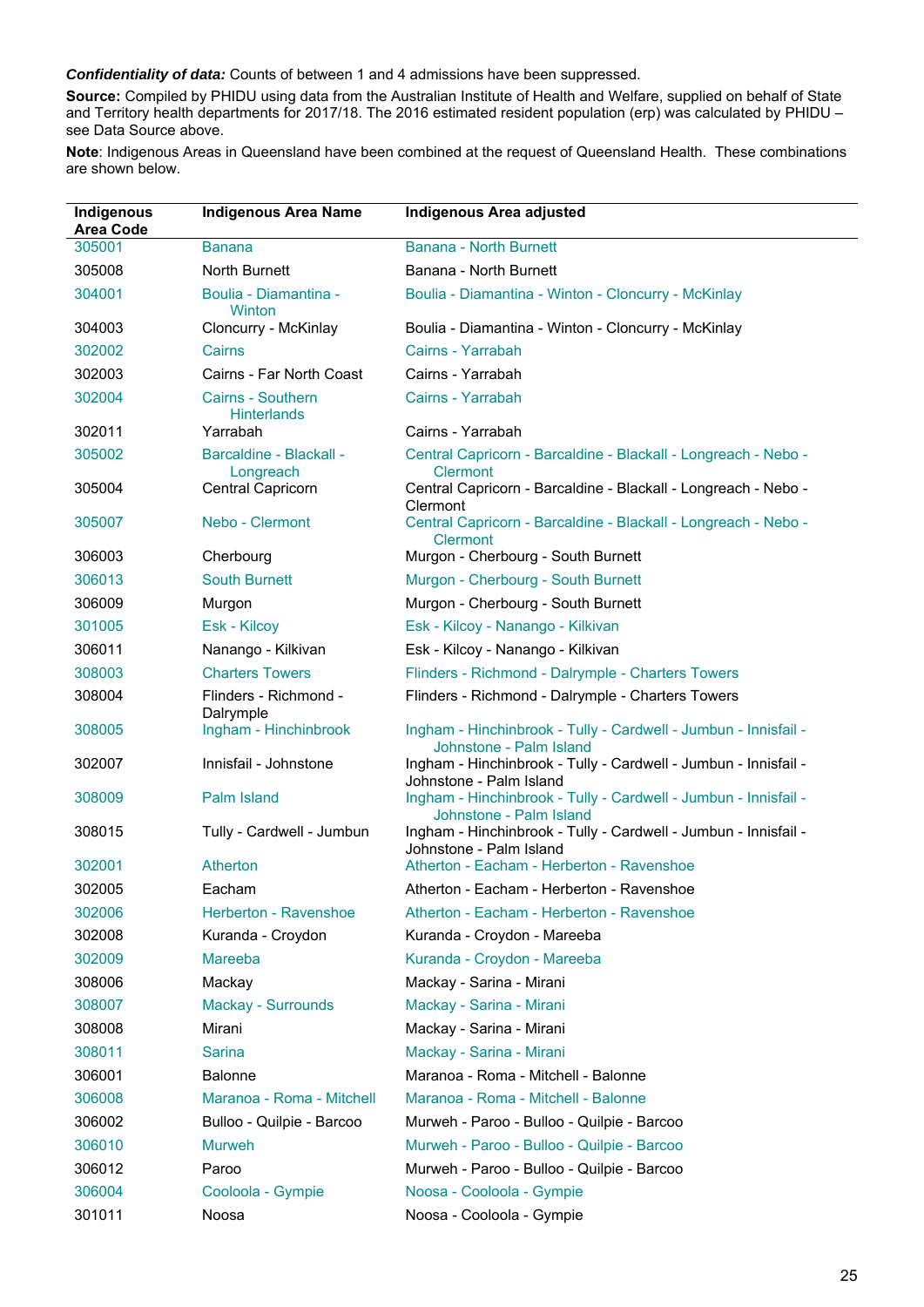| 304002 | Carpentaria - Burke -<br>Mornington       | Northern Peninsula Area - Cape York - Carpentaria |
|--------|-------------------------------------------|---------------------------------------------------|
| 303001 | Aurukun                                   | Northern Peninsula Area - Cape York - Carpentaria |
| 303002 | <b>Cape York</b>                          | Northern Peninsula Area - Cape York - Carpentaria |
| 303003 | Cooktown                                  | Northern Peninsula Area - Cape York - Carpentaria |
| 303004 | <b>Hope Vale</b>                          | Northern Peninsula Area - Cape York - Carpentaria |
| 307001 | Kaiwalagal - Inner Islands                | Northern Peninsula Area - Cape York - Carpentaria |
| 307002 | Kalakawal - Top Western<br><b>Islands</b> | Northern Peninsula Area - Cape York - Carpentaria |
| 307003 | Kalalagal - Western Islands               | Northern Peninsula Area - Cape York - Carpentaria |
| 303005 | Kowanyama                                 | Northern Peninsula Area - Cape York - Carpentaria |
| 307004 | Kulkalgal - Central Islands               | Northern Peninsula Area - Cape York - Carpentaria |
| 303006 | <b>Lockhart River</b>                     | Northern Peninsula Area - Cape York - Carpentaria |
| 303007 | Mapoon - Napranum -<br>Weipa              | Northern Peninsula Area - Cape York - Carpentaria |
| 307005 | Meriam - Eastern Islands                  | Northern Peninsula Area - Cape York - Carpentaria |
| 303008 | Northern Peninsula Area                   | Northern Peninsula Area - Cape York - Carpentaria |
| 303009 | Pormpuraaw                                | Northern Peninsula Area - Cape York - Carpentaria |
| 302010 | Wujal Wujal and Outstations               | Northern Peninsula Area - Cape York - Carpentaria |
| 308001 | Bowen (Qld)                               | Proserpine - Whitsunday - Bowen (Qld)             |
| 308010 | Proserpine - Whitsunday                   | Proserpine - Whitsunday - Bowen (Qld)             |
| 301012 | <b>Pine Rivers</b>                        | <b>Redcliffe - Pine Rivers</b>                    |
| 301013 | Redcliffe                                 | Redcliffe - Pine Rivers                           |
| 301001 | Beaudesert - Boonah                       | Southern Downs - Beaudesert - Boonah              |
| 306014 | Southern Downs                            | Southern Downs - Beaudesert - Boonah              |
| 301006 | <b>Gatton - Laidley</b>                   | Toowoomba - Jondaryan - Oakey - Gatton - Laidley  |
| 306007 | Jondaryan - Oakey                         | Toowoomba - Jondaryan - Oakey - Gatton - Laidley  |
| 306015 | Toowoomba - Central                       | Toowoomba - Jondaryan - Oakey - Gatton - Laidley  |
| 306016 | Toowoomba - North                         | Toowoomba - Jondaryan - Oakey - Gatton - Laidley  |
| 306017 | Toowoomba - South                         | Toowoomba - Jondaryan - Oakey - Gatton - Laidley  |
| 308002 | Burdekin - Ayr                            | Townsville - Burdekin - Ayr                       |
| 308013 | <b>Townsville</b>                         | Townsville - Burdekin - Ayr                       |
| 308014 | Townsville - Surrounds                    | Townsville - Burdekin - Ayr                       |
| 306005 | Dalby                                     | Western Downs - Dalby - Goondiwindi - Stanthorpe  |
| 306006 | Goondiwindi - Stanthorpe                  | Western Downs - Dalby - Goondiwindi - Stanthorpe  |
| 306018 | <b>Western Downs</b>                      | Western Downs - Dalby - Goondiwindi - Stanthorpe  |

### **Totals by triage category, 2017/18**

- ‐ Resuscitation and Emergency presentations Total, Aboriginal persons - *by IARE, PHN, Quintiles, Remoteness Areas*
- ‐ Urgent presentations Total, Aboriginal persons - *by IARE, PHN, Quintiles, Remoteness Areas*
- Semi-urgent presentations Total, Aboriginal persons
- *by IARE, PHN, Quintiles, Remoteness Areas*
- ‐ Non-urgent presentations Total, Aboriginal persons - *by IARE, PHN, Quintiles, Remoteness Areas*

### **Totals by principle diagnosis, 2017/18**

- ‐ Total presentations, Aboriginal persons
- *by IARE, PHN, Quintiles, Remoteness Areas*
- ‐ Total presentations for certain infectious and parasitic diseases, Aboriginal persons - *by IARE, PHN, Quintiles, Remoteness Areas*
- ‐ Total presentations for mental and behavioural disorders, Aboriginal persons - *by IARE, PHN, Quintiles, Remoteness Areas*
- ‐ Total presentations for diseases of the circulatory system, Aboriginal persons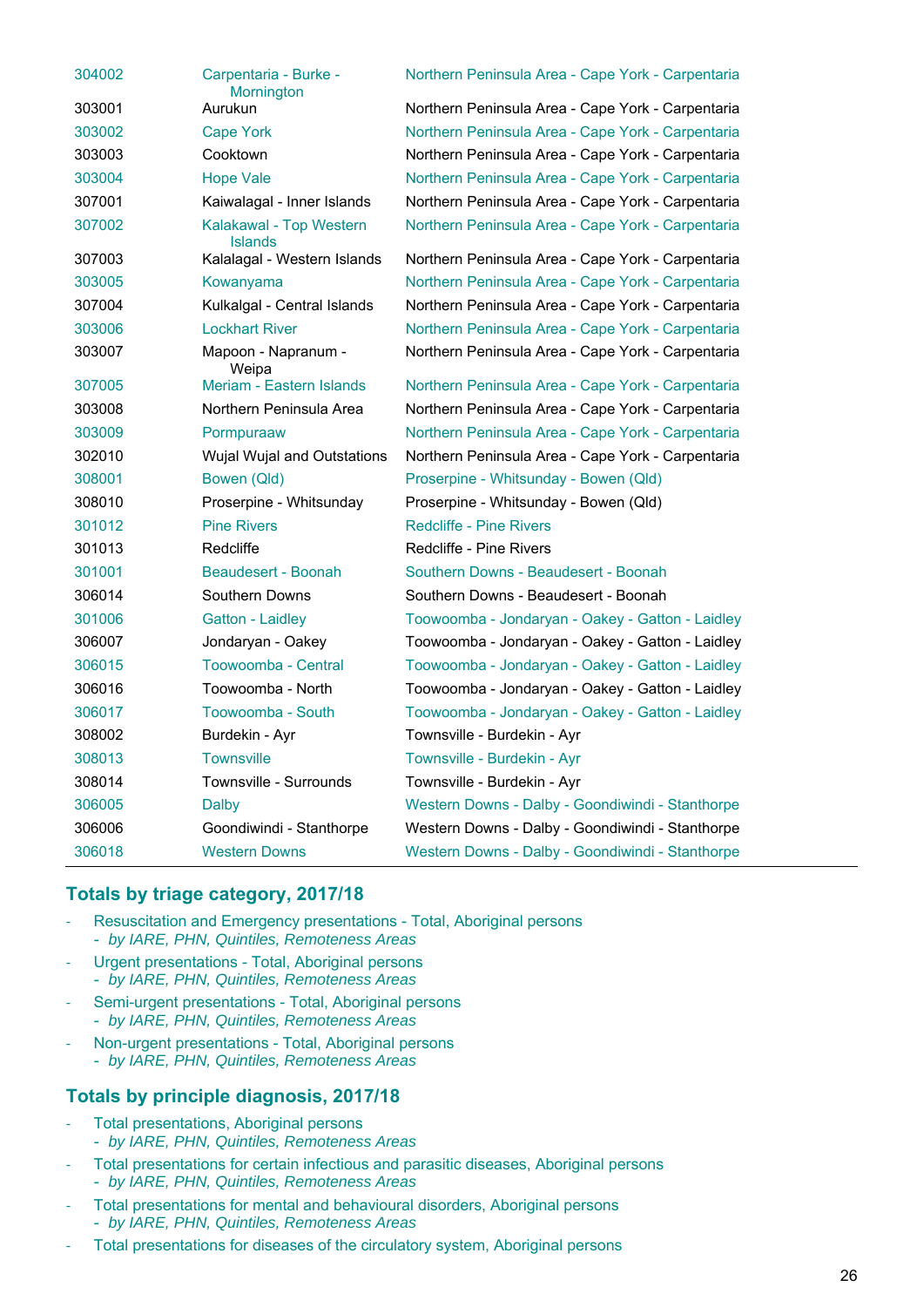- *by IARE, PHN, Quintiles, Remoteness Areas*
- ‐ Total presentations for diseases of the respiratory system, Aboriginal persons - *by IARE, PHN, Quintiles, Remoteness Areas*
- ‐ Total presentations for diseases of the digestive system, Aboriginal persons - *by IARE, PHN, Quintiles, Remoteness Areas*
- ‐ Total presentations for diseases of the musculoskeletal system and connective tissue, Aboriginal persons - *by IARE, PHN, Quintiles, Remoteness Areas*
- ‐ Total presentations for diseases of the genitourinary system, Aboriginal persons - *by IARE, PHN, Quintiles, Remoteness Areas*
- ‐ Total presentations for injury, poisoning and certain other consequences of external causes, Aboriginal persons - *by IARE, PHN, Quintiles, Remoteness Areas*
- ‐ Total presentations for factors influencing health status and contact with health services, Aboriginal persons - *by IARE, PHN, Quintiles, Remoteness Areas*
- ‐ Total presentations for other diseases/ conditions, Aboriginal persons - *by IARE, PHN, Quintiles, Remoteness Areas*

### **Resuscitation and Emergency presentations by principle diagnosis, 2017/18**

- ‐ Resuscitation and Emergency presentations Total, Aboriginal persons - *by IARE, PHN, Quintiles, Remoteness Areas*
- Diseases of the respiratory system, Aboriginal persons - *by IARE, PHN, Quintiles, Remoteness Areas*
- ‐ Injury, poisoning and certain other consequences of external causes, Aboriginal persons - *by IARE, PHN, Quintiles, Remoteness Areas*
- **Other, Aboriginal persons** - *by IARE, PHN, Quintiles, Remoteness Areas*

### **Urgent presentations by principle diagnosis, 2017/18**

- Urgent presentations Total, Aboriginal persons - *by IARE, PHN, Quintiles, Remoteness Areas*
- Diseases of the respiratory system, Aboriginal persons - *by IARE, PHN, Quintiles, Remoteness Areas*
- ‐ Injury, poisoning and certain other consequences of external causes, Aboriginal persons - *by IARE, PHN, Quintiles, Remoteness Areas*
- **Other, Aboriginal persons** - *by IARE, PHN, Quintiles, Remoteness Areas*

### **Resuscitation, Emergency and Urgent presentations by principle diagnosis, 2017/18**

- ‐ Certain infectious and parasitic diseases, Aboriginal persons - *by IARE, PHN, Quintiles, Remoteness Areas*
- Mental and behavioural disorders, Aboriginal persons - *by IARE, PHN, Quintiles, Remoteness Areas*
- ‐ Diseases of the digestive system, Aboriginal persons - *by IARE, PHN, Quintiles, Remoteness Areas*
- ‐ Diseases of the musculoskeletal system and connective tissue, Aboriginal persons - *by IARE, PHN, Quintiles, Remoteness Areas*
- ‐ Diseases of the genitourinary system, Aboriginal persons - *by IARE, PHN, Quintiles, Remoteness Areas*
- Factors influencing health status and contact with health services, Aboriginal persons - *by IARE, PHN, Quintiles, Remoteness Areas*